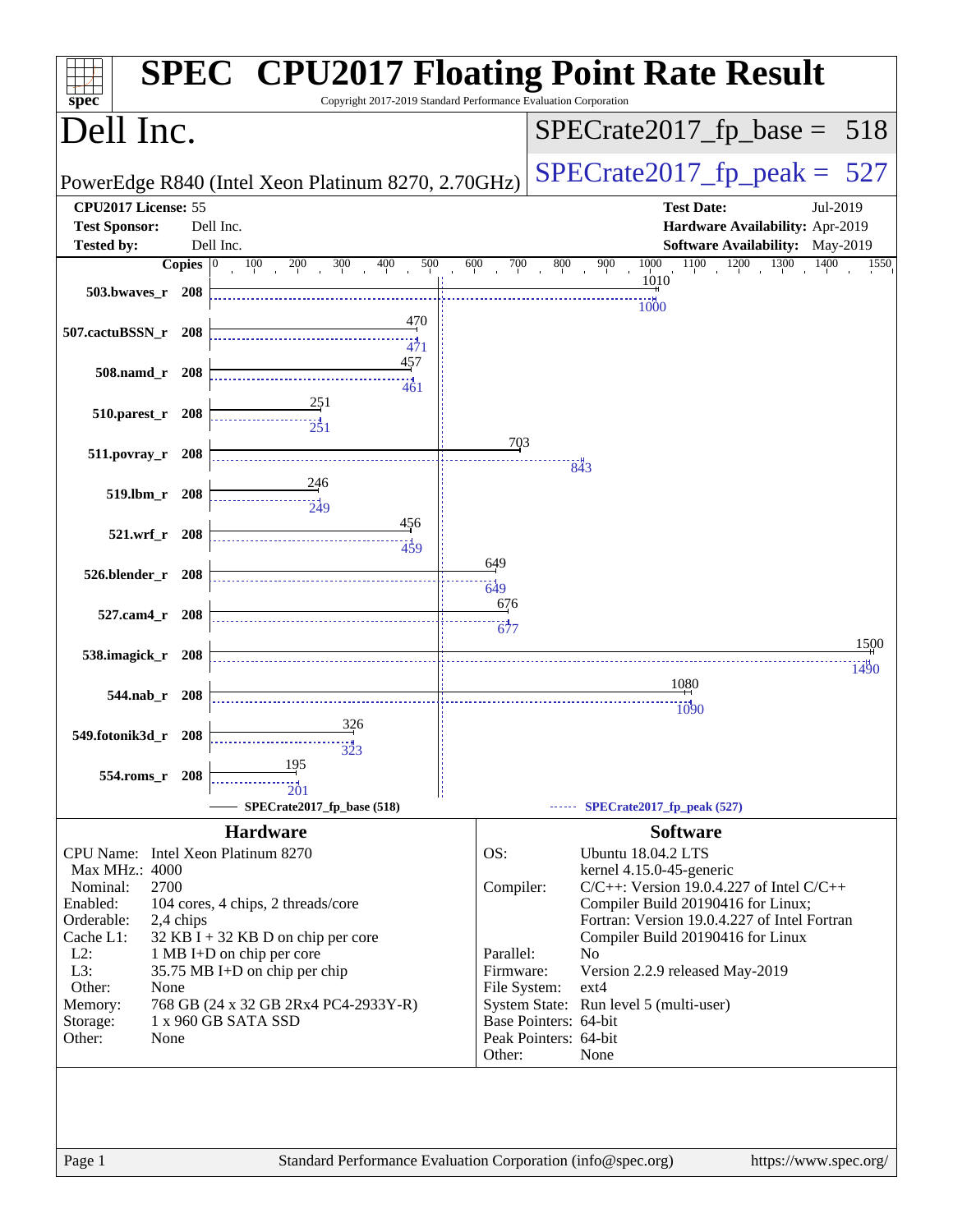| <b>SPEC CPU2017 Floating Point Rate Result</b>                                      |                                                                  |                |              |                |       |                      |       |               |                                                                                                          |              |                                        |              |                |              |
|-------------------------------------------------------------------------------------|------------------------------------------------------------------|----------------|--------------|----------------|-------|----------------------|-------|---------------|----------------------------------------------------------------------------------------------------------|--------------|----------------------------------------|--------------|----------------|--------------|
| Copyright 2017-2019 Standard Performance Evaluation Corporation<br>spec             |                                                                  |                |              |                |       |                      |       |               |                                                                                                          |              |                                        |              |                |              |
| Dell Inc.<br>$SPECrate2017_fp\_base = 518$                                          |                                                                  |                |              |                |       |                      |       |               |                                                                                                          |              |                                        |              |                |              |
| $SPECTate2017$ _fp_peak = 527<br>PowerEdge R840 (Intel Xeon Platinum 8270, 2.70GHz) |                                                                  |                |              |                |       |                      |       |               |                                                                                                          |              |                                        |              |                |              |
|                                                                                     | CPU <sub>2017</sub> License: 55<br><b>Test Date:</b><br>Jul-2019 |                |              |                |       |                      |       |               |                                                                                                          |              |                                        |              |                |              |
| <b>Test Sponsor:</b>                                                                | Dell Inc.                                                        |                |              |                |       |                      |       |               |                                                                                                          |              | Hardware Availability: Apr-2019        |              |                |              |
| <b>Tested by:</b>                                                                   | Dell Inc.                                                        |                |              |                |       |                      |       |               |                                                                                                          |              | <b>Software Availability:</b> May-2019 |              |                |              |
|                                                                                     |                                                                  |                |              |                |       | <b>Results Table</b> |       |               |                                                                                                          |              |                                        |              |                |              |
|                                                                                     |                                                                  |                |              | <b>Base</b>    |       |                      |       |               |                                                                                                          |              | <b>Peak</b>                            |              |                |              |
| <b>Benchmark</b>                                                                    | <b>Copies</b>                                                    | <b>Seconds</b> | <b>Ratio</b> | <b>Seconds</b> | Ratio | <b>Seconds</b>       | Ratio | <b>Copies</b> | <b>Seconds</b>                                                                                           | <b>Ratio</b> | <b>Seconds</b>                         | <b>Ratio</b> | <b>Seconds</b> | <b>Ratio</b> |
| 503.bwaves_r                                                                        | 208                                                              | 2059           | 1010         | 2051           | 1020  |                      |       | 208           | 2062                                                                                                     | 1010         | 2076                                   | <b>1000</b>  |                |              |
| 507.cactuBSSN r                                                                     | 208                                                              | 560            | 470          | 560            | 470   |                      |       | 208           | 559                                                                                                      | 471          | 560                                    | 471          |                |              |
| $508$ .namd $r$                                                                     | 208                                                              | 432            | 457          | 432            | 457   |                      |       | 208           | 428                                                                                                      | 462          | 429                                    | 461          |                |              |
| 510.parest_r                                                                        | 208                                                              | 2160           | 252          | 2164           | 251   |                      |       | 208           | 2164                                                                                                     | 251          | 2171                                   | 251          |                |              |
| 511.povray_r                                                                        | 208                                                              | 690            | 704          | 691            | 703   |                      |       | 208           | 576                                                                                                      | 843          | 573                                    | 848          |                |              |
| 519.1bm r                                                                           | 208                                                              | 892            | 246          | 892            | 246   |                      |       | 208           | 880                                                                                                      | 249          | 880                                    | 249          |                |              |
| $521.wrf_r$                                                                         | 208                                                              | 1021           | 456          | 1022           | 456   |                      |       | 208           | 1015                                                                                                     | 459          | 1016                                   | 459          |                |              |
| 526.blender_r                                                                       | 208                                                              | 488            | 649          | 488            | 649   |                      |       | 208           | 488                                                                                                      | 649          | 488                                    | 649          |                |              |
| 527.cam4_r                                                                          | 208                                                              | 538            | 676          | 537            | 677   |                      |       | 208           | 536                                                                                                      | 679          | 537                                    | 677          |                |              |
| 538.imagick_r                                                                       | 208                                                              | 344            | 1510         | 345            | 1500  |                      |       | 208           | 345                                                                                                      | 1500         | 347                                    | 1490         |                |              |
| 544.nab r                                                                           | 208                                                              | 325            | 1080         | 320            | 1090  |                      |       | 208           | 321                                                                                                      | <b>1090</b>  | 320                                    | 1090         |                |              |
| 549.fotonik3d r                                                                     | 208                                                              | 2490           | 326          | 2487           | 326   |                      |       | 208           | 2490                                                                                                     | 325          | 2510                                   | 323          |                |              |
| 554.roms r                                                                          | 208                                                              | 1693           | 195          | 1684           | 196   |                      |       | 208           | 1644                                                                                                     | 201          | 1644                                   | 201          |                |              |
| $SPECrate2017_fp\_base =$                                                           |                                                                  |                | 518          |                |       |                      |       |               |                                                                                                          |              |                                        |              |                |              |
| $SPECrate2017_fp\_peak =$                                                           |                                                                  |                | 527          |                |       |                      |       |               |                                                                                                          |              |                                        |              |                |              |
|                                                                                     |                                                                  |                |              |                |       |                      |       |               | Results appear in the order in which they were run. Bold underlined text indicates a median measurement. |              |                                        |              |                |              |
|                                                                                     |                                                                  |                |              |                |       |                      |       |               |                                                                                                          |              |                                        |              |                |              |

#### **[Submit Notes](http://www.spec.org/auto/cpu2017/Docs/result-fields.html#SubmitNotes)**

 The numactl mechanism was used to bind copies to processors. The config file option 'submit' was used to generate numactl commands to bind each copy to a specific processor. For details, please see the config file.

#### **[General Notes](http://www.spec.org/auto/cpu2017/Docs/result-fields.html#GeneralNotes)**

Environment variables set by runcpu before the start of the run: LD\_LIBRARY\_PATH = "/home/cpu2017/lib/intel64" Binaries compiled on a system with 1x Intel Core i9-7900X CPU + 32GB RAM memory using Redhat Enterprise Linux 7.5 NA: The test sponsor attests, as of date of publication, that CVE-2017-5754 (Meltdown) is mitigated in the system as tested and documented. Yes: The test sponsor attests, as of date of publication, that CVE-2017-5753 (Spectre variant 1) is mitigated in the system as tested and documented. Yes: The test sponsor attests, as of date of publication, that CVE-2017-5715 (Spectre variant 2) is mitigated in the system as tested and documented. Transparent Huge Pages enabled by default Prior to runcpu invocation Filesystem page cache synced and cleared with: sync; echo 3> /proc/sys/vm/drop\_caches runcpu command invoked through numactl i.e.: numactl --interleave=all runcpu <etc>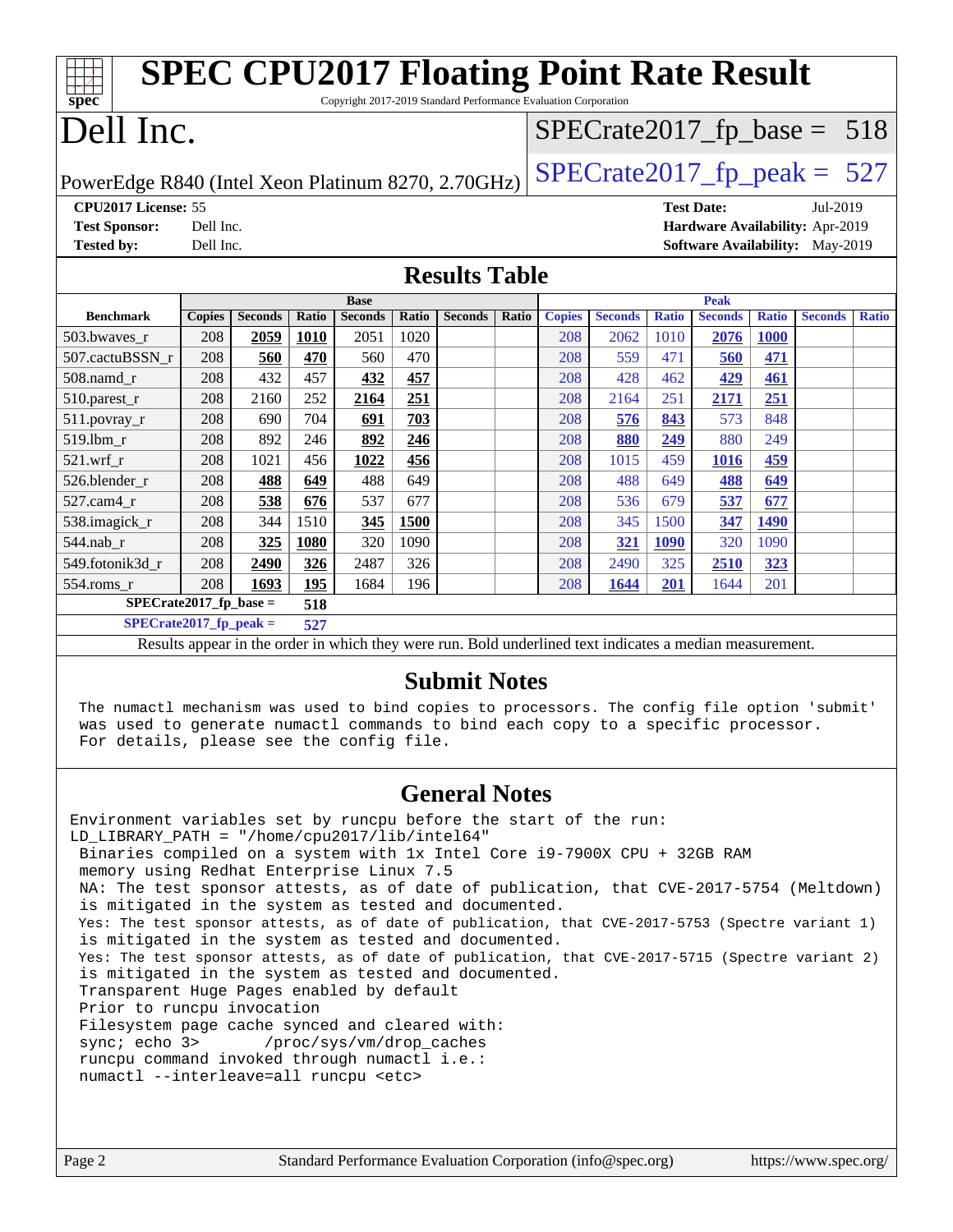| <b>SPEC CPU2017 Floating Point Rate Result</b><br>Copyright 2017-2019 Standard Performance Evaluation Corporation<br>$spec^*$                                                                                                                                                                                                                                                                                                                                                                                                                                                                                                                                                                                                                                                                                                                                                                                                                                                                                                                                                                                                                                                                                                                                                                                                                                                                                                                                                                                                                                                                                                                                                                                                                                                                                  |                                                                                                            |  |  |  |  |
|----------------------------------------------------------------------------------------------------------------------------------------------------------------------------------------------------------------------------------------------------------------------------------------------------------------------------------------------------------------------------------------------------------------------------------------------------------------------------------------------------------------------------------------------------------------------------------------------------------------------------------------------------------------------------------------------------------------------------------------------------------------------------------------------------------------------------------------------------------------------------------------------------------------------------------------------------------------------------------------------------------------------------------------------------------------------------------------------------------------------------------------------------------------------------------------------------------------------------------------------------------------------------------------------------------------------------------------------------------------------------------------------------------------------------------------------------------------------------------------------------------------------------------------------------------------------------------------------------------------------------------------------------------------------------------------------------------------------------------------------------------------------------------------------------------------|------------------------------------------------------------------------------------------------------------|--|--|--|--|
| Dell Inc.                                                                                                                                                                                                                                                                                                                                                                                                                                                                                                                                                                                                                                                                                                                                                                                                                                                                                                                                                                                                                                                                                                                                                                                                                                                                                                                                                                                                                                                                                                                                                                                                                                                                                                                                                                                                      | $SPECrate2017_fp\_base = 518$                                                                              |  |  |  |  |
| PowerEdge R840 (Intel Xeon Platinum 8270, 2.70GHz)                                                                                                                                                                                                                                                                                                                                                                                                                                                                                                                                                                                                                                                                                                                                                                                                                                                                                                                                                                                                                                                                                                                                                                                                                                                                                                                                                                                                                                                                                                                                                                                                                                                                                                                                                             | $SPECrate2017_fp\_peak = 527$                                                                              |  |  |  |  |
| CPU2017 License: 55<br>Dell Inc.<br><b>Test Sponsor:</b><br>Dell Inc.<br><b>Tested by:</b>                                                                                                                                                                                                                                                                                                                                                                                                                                                                                                                                                                                                                                                                                                                                                                                                                                                                                                                                                                                                                                                                                                                                                                                                                                                                                                                                                                                                                                                                                                                                                                                                                                                                                                                     | <b>Test Date:</b><br>Jul-2019<br><b>Hardware Availability: Apr-2019</b><br>Software Availability: May-2019 |  |  |  |  |
| <b>Platform Notes</b>                                                                                                                                                                                                                                                                                                                                                                                                                                                                                                                                                                                                                                                                                                                                                                                                                                                                                                                                                                                                                                                                                                                                                                                                                                                                                                                                                                                                                                                                                                                                                                                                                                                                                                                                                                                          |                                                                                                            |  |  |  |  |
| BIOS settings:<br>ADDDC setting disabled<br>Virtualization Technology disabled<br>DCU Streamer Prefetcher disabled<br>System Profile set to Custom<br>CPU Performance set to Maximum Performance<br>C States set to Autonomous<br>C1E disabled<br>Uncore Frequency set to Dynamic<br>Energy Efficiency Policy set to Performance<br>Memory Patrol Scrub disabled<br>Logical Processor enabled<br>CPU Interconnect Bus Link Power Management disabled<br>PCI ASPM L1 Link Power Management disabled<br>Sysinfo program /home/cpu2017/bin/sysinfo<br>Rev: r5974 of 2018-05-19 9bcde8f2999c33d61f64985e45859ea9<br>running on intel-sut Tue Jul 16 11:48:55 2019<br>SUT (System Under Test) info as seen by some common utilities.<br>For more information on this section, see<br>https://www.spec.org/cpu2017/Docs/config.html#sysinfo<br>From /proc/cpuinfo<br>model name: $Intel(R)$ Xeon $(R)$ Platinum 8270 CPU @ 2.70GHz<br>"physical id"s (chips)<br>4<br>208 "processors"<br>cores, siblings (Caution: counting these is hw and system dependent. The following<br>excerpts from /proc/cpuinfo might not be reliable. Use with caution.)<br>cpu cores : 26<br>siblings : 52<br>physical 0: cores 0 1 2 3 4 5 6 8 9 10 11 12 13 16 17 18 19 20 21 22 24 25 26 27 28<br>2.9<br>physical 1: cores 0 1 2 3 4 5 6 8 9 10 11 12 13 16 17 18 19 20 21 22 24 25 26 27 28<br>29<br>physical 2: cores 0 1 2 3 4 5 6 8 9 10 11 12 13 16 17 18 19 20 21 22 24 25 26 27 28<br>29<br>physical 3: cores 0 1 2 3 4 5 6 8 9 10 11 12 13 16 17 18 19 20 21 22 24 25 26 27 28<br>29<br>From 1scpu:<br>Architecture:<br>x86_64<br>$32$ -bit, $64$ -bit<br>$CPU$ op-mode( $s$ ):<br>Little Endian<br>Byte Order:<br>CPU(s):<br>208<br>On-line CPU(s) list: $0-207$<br>Thread(s) per core:<br>2<br>26<br>$Core(s)$ per socket: |                                                                                                            |  |  |  |  |
| (Continued on next page)                                                                                                                                                                                                                                                                                                                                                                                                                                                                                                                                                                                                                                                                                                                                                                                                                                                                                                                                                                                                                                                                                                                                                                                                                                                                                                                                                                                                                                                                                                                                                                                                                                                                                                                                                                                       |                                                                                                            |  |  |  |  |
| Page 3<br>Standard Performance Evaluation Corporation (info@spec.org)                                                                                                                                                                                                                                                                                                                                                                                                                                                                                                                                                                                                                                                                                                                                                                                                                                                                                                                                                                                                                                                                                                                                                                                                                                                                                                                                                                                                                                                                                                                                                                                                                                                                                                                                          | https://www.spec.org/                                                                                      |  |  |  |  |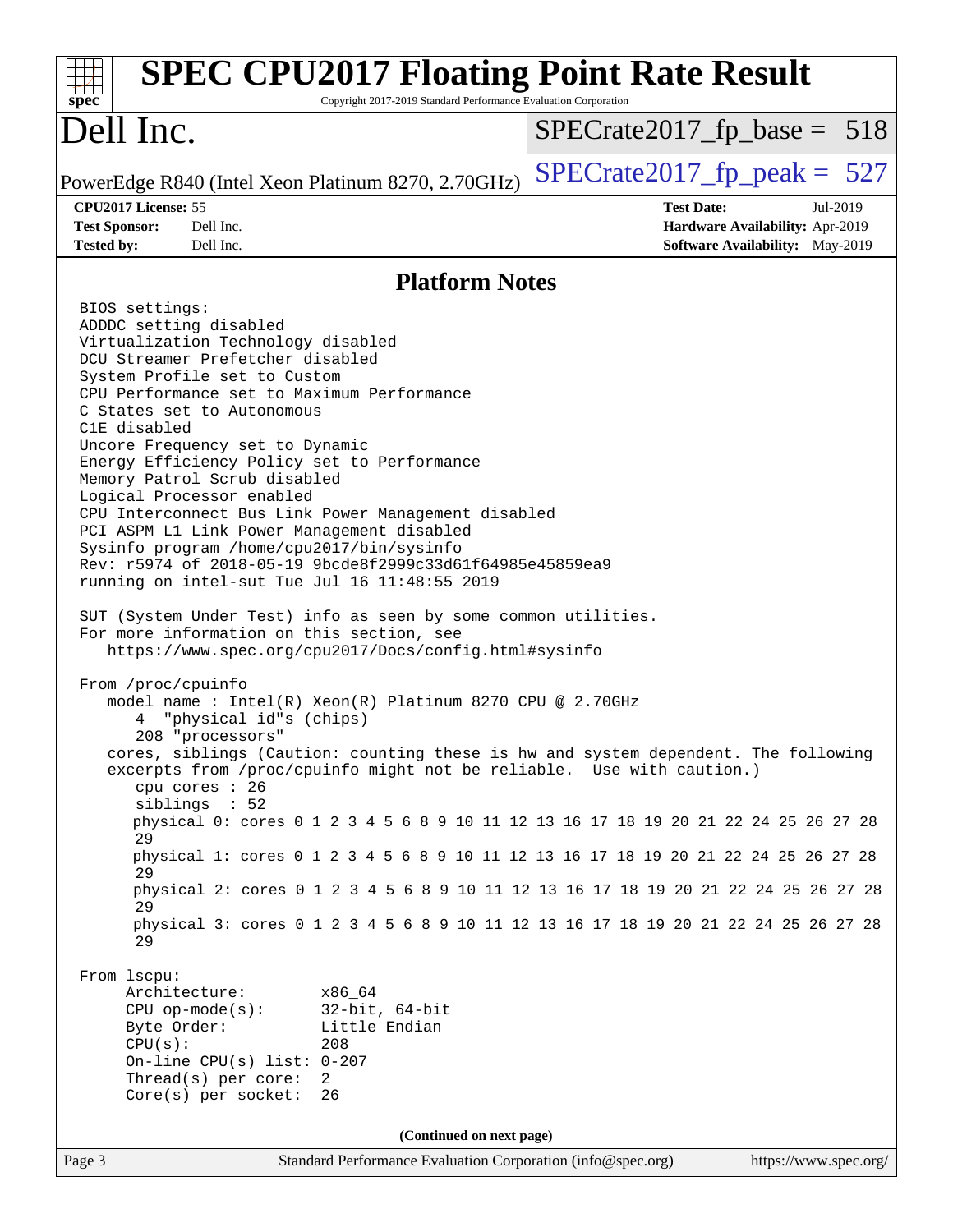| $spec^*$                                  |                                                                                                                                                                                        |                                                                                                                                                                | Copyright 2017-2019 Standard Performance Evaluation Corporation                  | <b>SPEC CPU2017 Floating Point Rate Result</b>                                                                                                                                                                                                                                                                                                                                                                                                                                                                                                                                                                                                                                                                          |          |  |  |  |
|-------------------------------------------|----------------------------------------------------------------------------------------------------------------------------------------------------------------------------------------|----------------------------------------------------------------------------------------------------------------------------------------------------------------|----------------------------------------------------------------------------------|-------------------------------------------------------------------------------------------------------------------------------------------------------------------------------------------------------------------------------------------------------------------------------------------------------------------------------------------------------------------------------------------------------------------------------------------------------------------------------------------------------------------------------------------------------------------------------------------------------------------------------------------------------------------------------------------------------------------------|----------|--|--|--|
| Dell Inc.                                 |                                                                                                                                                                                        |                                                                                                                                                                |                                                                                  | $SPECrate2017_fp\_base = 518$                                                                                                                                                                                                                                                                                                                                                                                                                                                                                                                                                                                                                                                                                           |          |  |  |  |
|                                           |                                                                                                                                                                                        |                                                                                                                                                                | PowerEdge R840 (Intel Xeon Platinum 8270, 2.70GHz)                               | $SPECrate2017fr peak = 527$                                                                                                                                                                                                                                                                                                                                                                                                                                                                                                                                                                                                                                                                                             |          |  |  |  |
| <b>Test Sponsor:</b><br><b>Tested by:</b> | CPU2017 License: 55                                                                                                                                                                    | Dell Inc.<br>Dell Inc.                                                                                                                                         |                                                                                  | <b>Test Date:</b><br>Hardware Availability: Apr-2019<br><b>Software Availability:</b> May-2019                                                                                                                                                                                                                                                                                                                                                                                                                                                                                                                                                                                                                          | Jul-2019 |  |  |  |
|                                           | <b>Platform Notes (Continued)</b>                                                                                                                                                      |                                                                                                                                                                |                                                                                  |                                                                                                                                                                                                                                                                                                                                                                                                                                                                                                                                                                                                                                                                                                                         |          |  |  |  |
|                                           | Socket(s):                                                                                                                                                                             |                                                                                                                                                                | 4                                                                                |                                                                                                                                                                                                                                                                                                                                                                                                                                                                                                                                                                                                                                                                                                                         |          |  |  |  |
|                                           | CPU family:<br>Model:<br>Model name:<br>Stepping:<br>CPU MHz:<br>BogoMIPS:<br>Lld cache:<br>Lli cache:<br>L2 cache:<br>L3 cache:<br>,200<br>,201<br>4,202<br>5,203<br>96,204<br>97,205 | Virtualization:<br>NUMA node0 CPU(s):<br>NUMA nodel CPU(s):<br>NUMA $node2$ $CPU(s)$ :<br>NUMA node3 CPU(s):<br>NUMA $node4$ CPU $(s)$ :<br>NUMA node5 CPU(s): | 6<br>85<br>6<br>1513.043<br>5400.00<br>$VT - x$<br>32K<br>32K<br>1024K<br>36608K | Intel(R) Xeon(R) Platinum 8270 CPU @ 2.70GHz<br>0,8,16,176,176,184,192 (120,128,136,144,152,160,164,172,128,104,152,160,168,176,184,192<br>1, 9, 17, 25, 33, 41, 49, 57, 65, 73, 81, 89, 97, 105, 113, 121, 129, 137, 145, 153, 161, 169, 177, 185, 193<br>2, 10, 18, 26, 34, 42, 50, 58, 66, 74, 82, 90, 98, 106, 114, 122, 130, 138, 146, 154, 162, 170, 178, 186, 19<br>3, 11, 19, 27, 35, 43, 51, 59, 67, 75, 83, 91, 99, 107, 115, 123, 131, 139, 147, 155, 163, 171, 179, 187, 19<br>4, 12, 20, 28, 36, 44, 52, 60, 68, 76, 84, 92, 100, 108, 116, 124, 132, 140, 148, 156, 164, 172, 180, 188, 1<br>5, 13, 21, 29, 37, 45, 53, 61, 69, 77, 85, 93, 101, 109, 117, 125, 133, 141, 149, 157, 165, 173, 181, 189, 1 |          |  |  |  |
|                                           | 98,206                                                                                                                                                                                 | NUMA node6 CPU(s):<br>NUMA node7 CPU(s):                                                                                                                       |                                                                                  | 6, 14, 22, 30, 38, 46, 54, 62, 70, 78, 86, 94, 102, 110, 118, 126, 134, 142, 150, 158, 166, 174, 182, 190, 1                                                                                                                                                                                                                                                                                                                                                                                                                                                                                                                                                                                                            |          |  |  |  |
|                                           | 99,207<br>Flags:                                                                                                                                                                       |                                                                                                                                                                |                                                                                  | 7, 15, 23, 31, 39, 47, 55, 63, 71, 79, 87, 95, 103, 111, 119, 127, 135, 143, 151, 159, 167, 175, 183, 191, 1<br>fpu vme de pse tsc msr pae mce cx8 apic sep mtrr pge mca cmov<br>pat pse36 clflush dts acpi mmx fxsr sse sse2 ss ht tm pbe syscall nx pdpe1gb rdtscp<br>lm constant_tsc art arch_perfmon pebs bts rep_good nopl xtopology nonstop_tsc cpuid<br>aperfmperf pni pclmulqdq dtes64 monitor ds_cpl vmx smx est tm2 ssse3 sdbg fma cx16<br>xtpr pdcm pcid dca sse4_1 sse4_2 x2apic movbe popcnt aes xsave avx f16c rdrand<br>lahf_lm abm 3dnowprefetch cpuid_fault epb cat_13 cdp_13 invpcid_single intel_ppin<br>ssbd mba ibrs ibpb stibp ibrs_enhanced tpr_shadow vnmi flexpriority ept vpid                |          |  |  |  |
|                                           |                                                                                                                                                                                        |                                                                                                                                                                |                                                                                  | fsgsbase tsc_adjust bmil hle avx2 smep bmi2 erms invpcid rtm cqm mpx rdt_a avx512f<br>avx512dq rdseed adx smap clflushopt clwb intel_pt avx512cd avx512bw avx512vl                                                                                                                                                                                                                                                                                                                                                                                                                                                                                                                                                      |          |  |  |  |
|                                           |                                                                                                                                                                                        |                                                                                                                                                                | (Continued on next page)                                                         |                                                                                                                                                                                                                                                                                                                                                                                                                                                                                                                                                                                                                                                                                                                         |          |  |  |  |
| Page 4                                    |                                                                                                                                                                                        |                                                                                                                                                                | Standard Performance Evaluation Corporation (info@spec.org)                      | https://www.spec.org/                                                                                                                                                                                                                                                                                                                                                                                                                                                                                                                                                                                                                                                                                                   |          |  |  |  |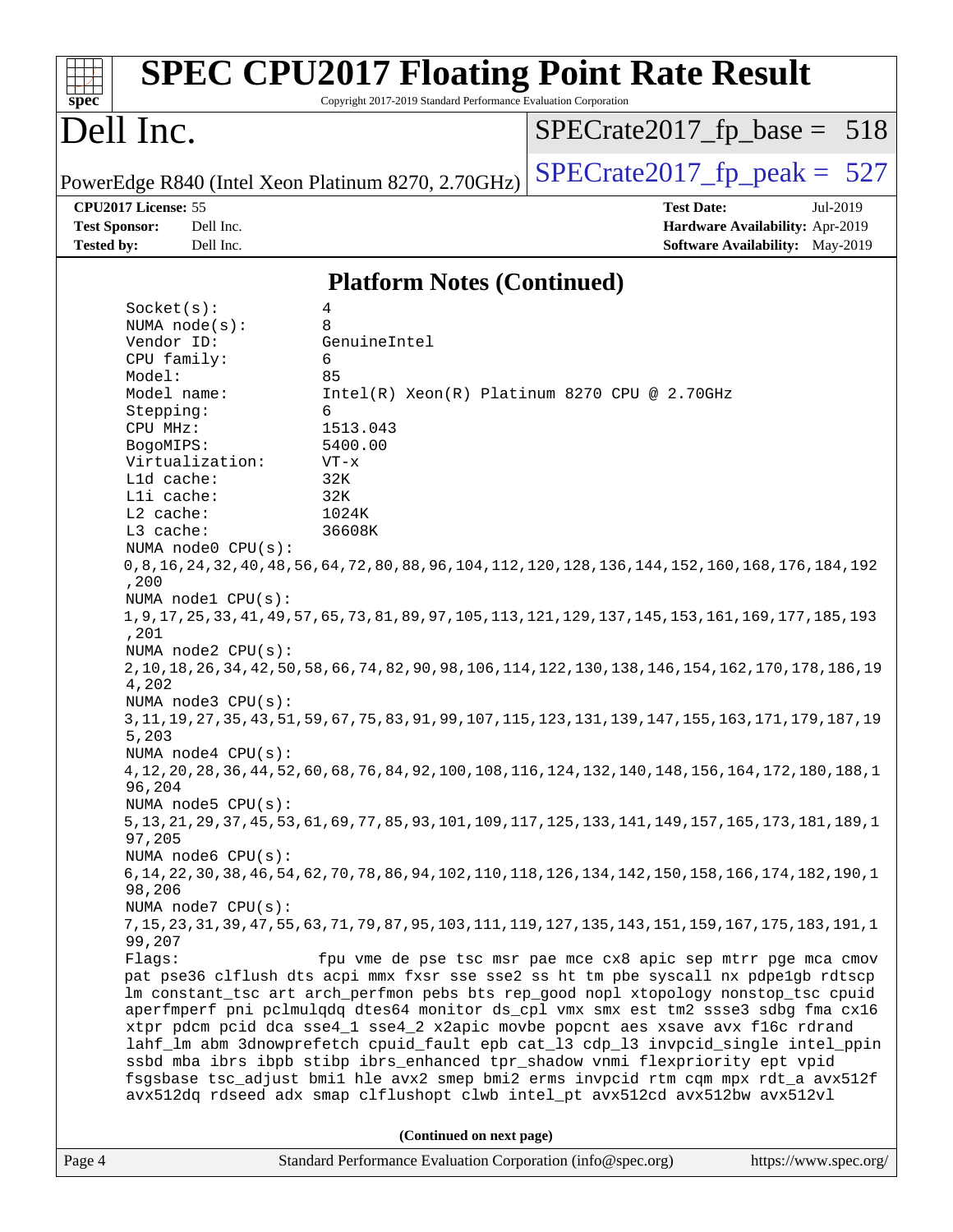| Spec                       | <b>SPEC CPU2017 Floating Point Rate Result</b><br>Copyright 2017-2019 Standard Performance Evaluation Corporation |                                        |            |
|----------------------------|-------------------------------------------------------------------------------------------------------------------|----------------------------------------|------------|
| Dell Inc.                  |                                                                                                                   | $SPECrate2017_fp\_base = 518$          |            |
|                            | PowerEdge R840 (Intel Xeon Platinum 8270, 2.70GHz)                                                                | $SPECrate2017_fp\_peak = 527$          |            |
| <b>CPU2017 License: 55</b> |                                                                                                                   | <b>Test Date:</b>                      | $Ju1-2019$ |
| <b>Test Sponsor:</b>       | Dell Inc.                                                                                                         | Hardware Availability: Apr-2019        |            |
| <b>Tested by:</b>          | Dell Inc.                                                                                                         | <b>Software Availability:</b> May-2019 |            |
|                            |                                                                                                                   |                                        |            |

## **[Platform Notes \(Continued\)](http://www.spec.org/auto/cpu2017/Docs/result-fields.html#PlatformNotes)**

| xsaveopt xsavec xgetbvl xsaves cqm_llc cqm_occup_llc cqm_mbm_total cqm_mbm_local<br>dtherm ida arat pln pts pku ospke avx512_vnni flush_lld arch_capabilities |                       |
|---------------------------------------------------------------------------------------------------------------------------------------------------------------|-----------------------|
| /proc/cpuinfo cache data<br>cache size : 36608 KB                                                                                                             |                       |
| From numactl --hardware WARNING: a numactl 'node' might or might not correspond to a<br>physical chip.                                                        |                       |
| $available: 8 nodes (0-7)$                                                                                                                                    |                       |
| node 0 cpus: 0 8 16 24 32 40 48 56 64 72 80 88 96 104 112 120 128 136 144 152 160 168                                                                         |                       |
| 176 184 192 200                                                                                                                                               |                       |
| node 0 size: 95145 MB                                                                                                                                         |                       |
| node 0 free: 94653 MB                                                                                                                                         |                       |
| node 1 cpus: 1 9 17 25 33 41 49 57 65 73 81 89 97 105 113 121 129 137 145 153 161 169                                                                         |                       |
| 177 185 193 201                                                                                                                                               |                       |
| node 1 size: 96763 MB                                                                                                                                         |                       |
| node 1 free: 96265 MB                                                                                                                                         |                       |
| node 2 cpus: 2 10 18 26 34 42 50 58 66 74 82 90 98 106 114 122 130 138 146 154 162 170<br>178 186 194 202                                                     |                       |
| node 2 size: 96763 MB                                                                                                                                         |                       |
| node 2 free: 96286 MB                                                                                                                                         |                       |
| node 3 cpus: 3 11 19 27 35 43 51 59 67 75 83 91 99 107 115 123 131 139 147 155 163 171                                                                        |                       |
| 179 187 195 203                                                                                                                                               |                       |
| node 3 size: 96742 MB                                                                                                                                         |                       |
| node 3 free: 96178 MB                                                                                                                                         |                       |
| node 4 cpus: 4 12 20 28 36 44 52 60 68 76 84 92 100 108 116 124 132 140 148 156 164 172                                                                       |                       |
| 180 188 196 204                                                                                                                                               |                       |
| node 4 size: 96763 MB<br>node 4 free: 96290 MB                                                                                                                |                       |
| node 5 cpus: 5 13 21 29 37 45 53 61 69 77 85 93 101 109 117 125 133 141 149 157 165 173                                                                       |                       |
| 181 189 197 205                                                                                                                                               |                       |
| node 5 size: 96763 MB                                                                                                                                         |                       |
| node 5 free: 96304 MB                                                                                                                                         |                       |
| node 6 cpus: 6 14 22 30 38 46 54 62 70 78 86 94 102 110 118 126 134 142 150 158 166 174                                                                       |                       |
| 182 190 198 206                                                                                                                                               |                       |
| node 6 size: 96763 MB                                                                                                                                         |                       |
| node 6 free: 96296 MB                                                                                                                                         |                       |
| node 7 cpus: 7 15 23 31 39 47 55 63 71 79 87 95 103 111 119 127 135 143 151 159 167 175                                                                       |                       |
| 183 191 199 207<br>node 7 size: 96760 MB                                                                                                                      |                       |
| node 7 free: 96288 MB                                                                                                                                         |                       |
| node distances:                                                                                                                                               |                       |
| node<br>0<br>$\mathbf{1}$<br>3<br>6<br>7<br>2<br>4<br>5                                                                                                       |                       |
| 0:<br>$10$<br>21<br>21<br>$2\sqrt{1}$<br>21<br>11<br>21<br>21                                                                                                 |                       |
| 21<br>21<br>21<br>21<br>11<br>21<br>21<br>1:<br>10                                                                                                            |                       |
| 21<br>21<br>10<br>21<br>21<br>21<br>11<br>21<br>2:                                                                                                            |                       |
| 21<br>21<br>11<br>3:<br>21<br>21<br>10<br>21<br>21                                                                                                            |                       |
|                                                                                                                                                               |                       |
| (Continued on next page)                                                                                                                                      |                       |
| Standard Performance Evaluation Corporation (info@spec.org)<br>Page 5                                                                                         | https://www.spec.org/ |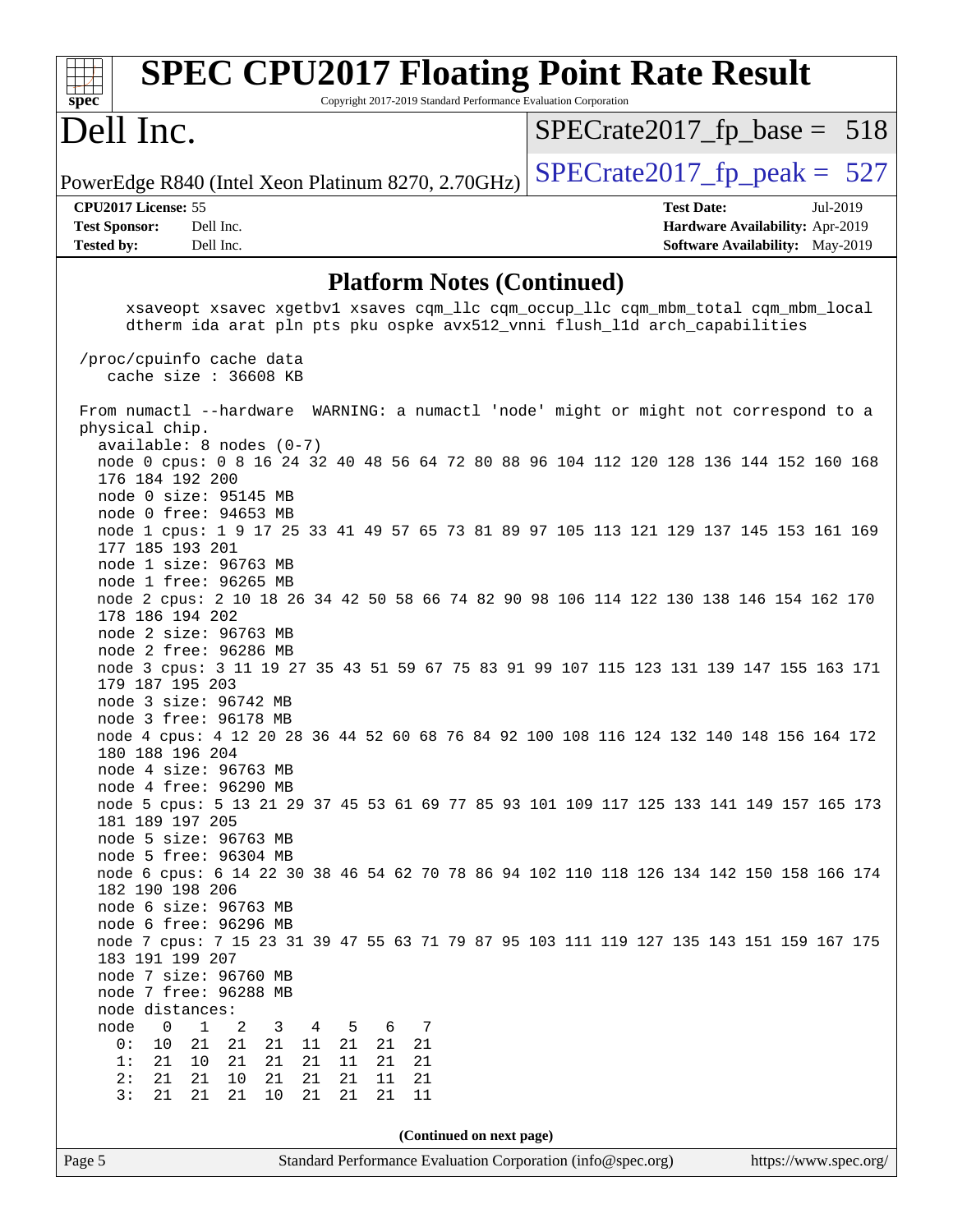| <b>SPEC CPU2017 Floating Point Rate Result</b><br>Copyright 2017-2019 Standard Performance Evaluation Corporation<br>$spec^*$                                                                                                                                                                                                                                                                                                                                                                                                                                                                                                                                                                                                                                                                                                                                                                                                                                                                                                                                                                                                                                                                                                                                                                                                                                                                                                                     |                                                                                                            |
|---------------------------------------------------------------------------------------------------------------------------------------------------------------------------------------------------------------------------------------------------------------------------------------------------------------------------------------------------------------------------------------------------------------------------------------------------------------------------------------------------------------------------------------------------------------------------------------------------------------------------------------------------------------------------------------------------------------------------------------------------------------------------------------------------------------------------------------------------------------------------------------------------------------------------------------------------------------------------------------------------------------------------------------------------------------------------------------------------------------------------------------------------------------------------------------------------------------------------------------------------------------------------------------------------------------------------------------------------------------------------------------------------------------------------------------------------|------------------------------------------------------------------------------------------------------------|
| Dell Inc.                                                                                                                                                                                                                                                                                                                                                                                                                                                                                                                                                                                                                                                                                                                                                                                                                                                                                                                                                                                                                                                                                                                                                                                                                                                                                                                                                                                                                                         | $SPECrate2017_fp\_base = 518$                                                                              |
| PowerEdge R840 (Intel Xeon Platinum 8270, 2.70GHz)                                                                                                                                                                                                                                                                                                                                                                                                                                                                                                                                                                                                                                                                                                                                                                                                                                                                                                                                                                                                                                                                                                                                                                                                                                                                                                                                                                                                | $SPECrate2017_fp\_peak = 527$                                                                              |
| CPU2017 License: 55<br><b>Test Sponsor:</b><br>Dell Inc.<br><b>Tested by:</b><br>Dell Inc.                                                                                                                                                                                                                                                                                                                                                                                                                                                                                                                                                                                                                                                                                                                                                                                                                                                                                                                                                                                                                                                                                                                                                                                                                                                                                                                                                        | <b>Test Date:</b><br>Jul-2019<br>Hardware Availability: Apr-2019<br><b>Software Availability:</b> May-2019 |
| <b>Platform Notes (Continued)</b>                                                                                                                                                                                                                                                                                                                                                                                                                                                                                                                                                                                                                                                                                                                                                                                                                                                                                                                                                                                                                                                                                                                                                                                                                                                                                                                                                                                                                 |                                                                                                            |
| 10<br>21<br>21<br>21<br>21<br>21<br>4 :<br>11<br>21<br>5:<br>21<br>11<br>21<br>21<br>21<br>21<br>21<br>10<br>6:<br>21<br>21 11<br>21<br>21<br>21<br>10<br>21<br>7:<br>21<br>21<br>21<br>21<br>11<br>21<br>21<br>10<br>From /proc/meminfo<br>MemTotal:<br>791002972 kB<br>HugePages_Total:<br>0<br>Hugepagesize:<br>2048 kB<br>/usr/bin/lsb_release -d<br>Ubuntu 18.04.2 LTS<br>From /etc/*release* /etc/*version*<br>debian_version: buster/sid<br>os-release:<br>NAME="Ubuntu"<br>VERSION="18.04.2 LTS (Bionic Beaver)"<br>ID=ubuntu<br>ID_LIKE=debian<br>PRETTY_NAME="Ubuntu 18.04.2 LTS"<br>VERSION_ID="18.04"<br>HOME_URL="https://www.ubuntu.com/"<br>SUPPORT_URL="https://help.ubuntu.com/"<br>uname $-a$ :<br>Linux intel-sut 4.15.0-45-generic #48-Ubuntu SMP Tue Jan 29 16:28:13 UTC 2019 x86_64<br>x86_64 x86_64 GNU/Linux<br>Kernel self-reported vulnerability status:<br>CVE-2017-5754 (Meltdown):<br>Not affected<br>CVE-2017-5753 (Spectre variant 1): Mitigation: __user pointer sanitization<br>CVE-2017-5715 (Spectre variant 2): Mitigation: Enhanced IBRS, IBPB<br>run-level 5 Jul 16 05:56<br>SPEC is set to: /home/cpu2017<br>Filesystem<br>Type Size Used Avail Use% Mounted on<br>ext4 439G<br>29G 388G<br>/dev/sda2<br>$7\frac{8}{9}$ /<br>Additional information from dmidecode follows. WARNING: Use caution when you interpret<br>this section. The 'dmidecode' program reads system data which is "intended to allow |                                                                                                            |
| hardware to be accurately determined", but the intent may not be met, as there are<br>frequent changes to hardware, firmware, and the "DMTF SMBIOS" standard.<br>BIOS Dell Inc. 2.2.9 05/08/2019<br>Memory:                                                                                                                                                                                                                                                                                                                                                                                                                                                                                                                                                                                                                                                                                                                                                                                                                                                                                                                                                                                                                                                                                                                                                                                                                                       |                                                                                                            |
| (Continued on next page)                                                                                                                                                                                                                                                                                                                                                                                                                                                                                                                                                                                                                                                                                                                                                                                                                                                                                                                                                                                                                                                                                                                                                                                                                                                                                                                                                                                                                          |                                                                                                            |
| Page 6<br>Standard Performance Evaluation Corporation (info@spec.org)                                                                                                                                                                                                                                                                                                                                                                                                                                                                                                                                                                                                                                                                                                                                                                                                                                                                                                                                                                                                                                                                                                                                                                                                                                                                                                                                                                             | https://www.spec.org/                                                                                      |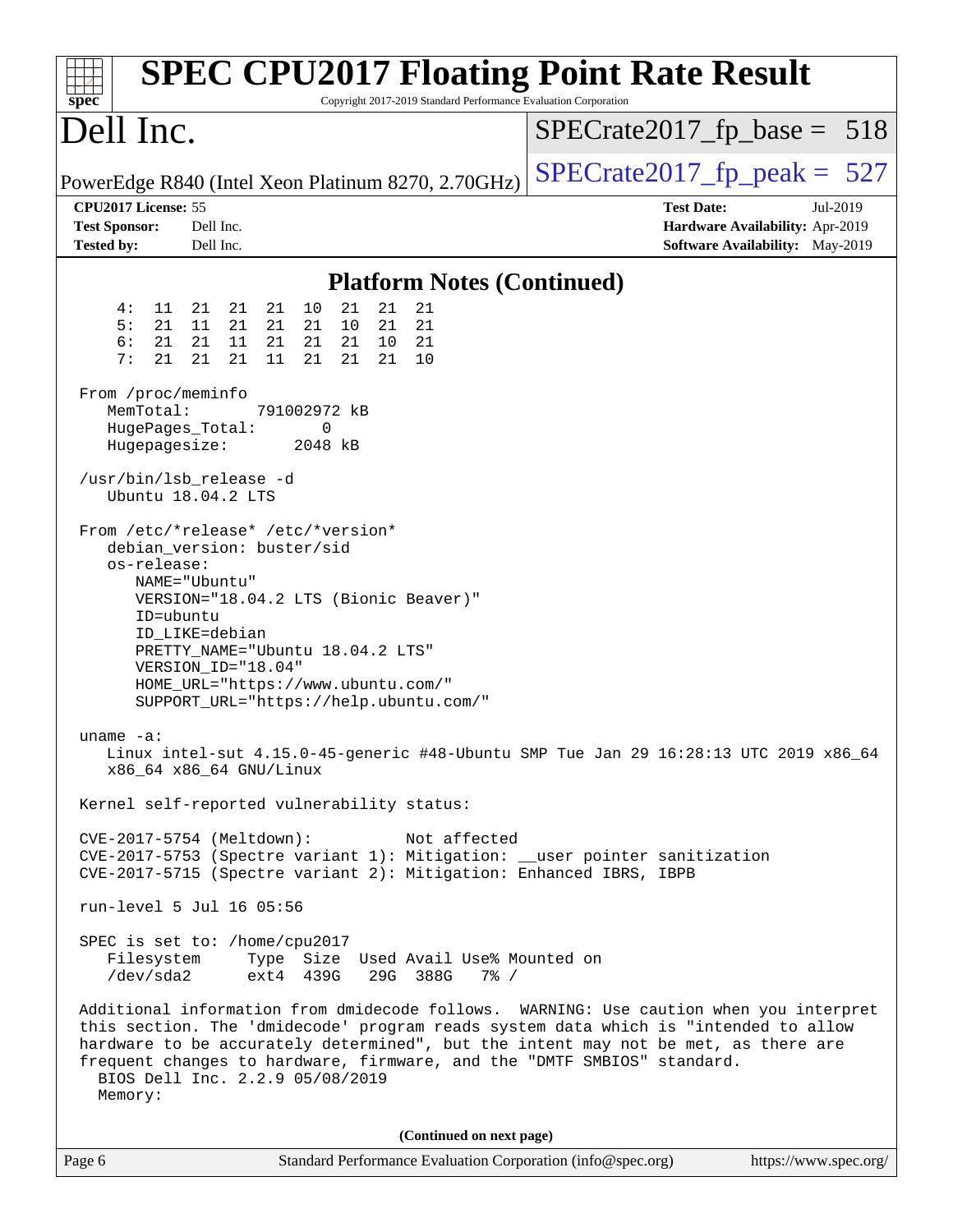| <b>SPEC CPU2017 Floating Point Rate Result</b><br>Copyright 2017-2019 Standard Performance Evaluation Corporation<br>spec <sup>®</sup>                                                                                                                           |                                        |
|------------------------------------------------------------------------------------------------------------------------------------------------------------------------------------------------------------------------------------------------------------------|----------------------------------------|
| Dell Inc.                                                                                                                                                                                                                                                        | $SPECrate2017_fp\_base = 518$          |
| PowerEdge R840 (Intel Xeon Platinum 8270, 2.70GHz)                                                                                                                                                                                                               | $SPECTate2017$ _fp_peak = 527          |
| CPU2017 License: 55                                                                                                                                                                                                                                              | <b>Test Date:</b><br>Jul-2019          |
| <b>Test Sponsor:</b><br>Dell Inc.                                                                                                                                                                                                                                | Hardware Availability: Apr-2019        |
| <b>Tested by:</b><br>Dell Inc.                                                                                                                                                                                                                                   | <b>Software Availability:</b> May-2019 |
| <b>Platform Notes (Continued)</b><br>24x 00AD00B300AD HMA84GR7CJR4N-WM 32 GB 2 rank 2933                                                                                                                                                                         |                                        |
| 24x Not Specified Not Specified                                                                                                                                                                                                                                  |                                        |
| (End of data from sysinfo program)                                                                                                                                                                                                                               |                                        |
| <b>Compiler Version Notes</b>                                                                                                                                                                                                                                    |                                        |
| 519.1bm_r(base) 538.imagick_r(base, peak) 544.nab_r(base, peak)                                                                                                                                                                                                  |                                        |
| Intel(R) C Intel(R) 64 Compiler for applications running on Intel(R) 64,<br>Version 19.0.4.227 Build 20190416                                                                                                                                                    |                                        |
| Copyright (C) 1985-2019 Intel Corporation. All rights reserved.                                                                                                                                                                                                  |                                        |
| $519.1bm_r(peak)$<br>CC.                                                                                                                                                                                                                                         |                                        |
| $Intel(R)$ C Intel(R) 64 Compiler for applications running on Intel(R) 64,<br>Version 19.0.4.227 Build 20190416<br>Copyright (C) 1985-2019 Intel Corporation. All rights reserved.                                                                               |                                        |
|                                                                                                                                                                                                                                                                  |                                        |
| $CXXC 508.namd_r(base) 510.parest_r(base, peak)$                                                                                                                                                                                                                 |                                        |
| Intel(R) $C++$ Intel(R) 64 Compiler for applications running on Intel(R) 64,<br>Version 19.0.4.227 Build 20190416<br>Copyright (C) 1985-2019 Intel Corporation. All rights reserved.                                                                             |                                        |
|                                                                                                                                                                                                                                                                  |                                        |
| CXXC $508.namd_r(peak)$                                                                                                                                                                                                                                          |                                        |
| Intel(R) $C++$ Intel(R) 64 Compiler for applications running on Intel(R) 64,<br>Version 19.0.4.227 Build 20190416<br>Copyright (C) 1985-2019 Intel Corporation. All rights reserved.                                                                             |                                        |
|                                                                                                                                                                                                                                                                  |                                        |
| CC 511.povray_r(base) 526.blender_r(base, peak)                                                                                                                                                                                                                  |                                        |
| Intel(R) $C++$ Intel(R) 64 Compiler for applications running on Intel(R) 64,<br>Version 19.0.4.227 Build 20190416<br>Copyright (C) 1985-2019 Intel Corporation. All rights reserved.<br>Intel(R) C Intel(R) 64 Compiler for applications running on Intel(R) 64, |                                        |
| (Continued on next page)                                                                                                                                                                                                                                         |                                        |
| Page 7<br>Standard Performance Evaluation Corporation (info@spec.org)                                                                                                                                                                                            | https://www.spec.org/                  |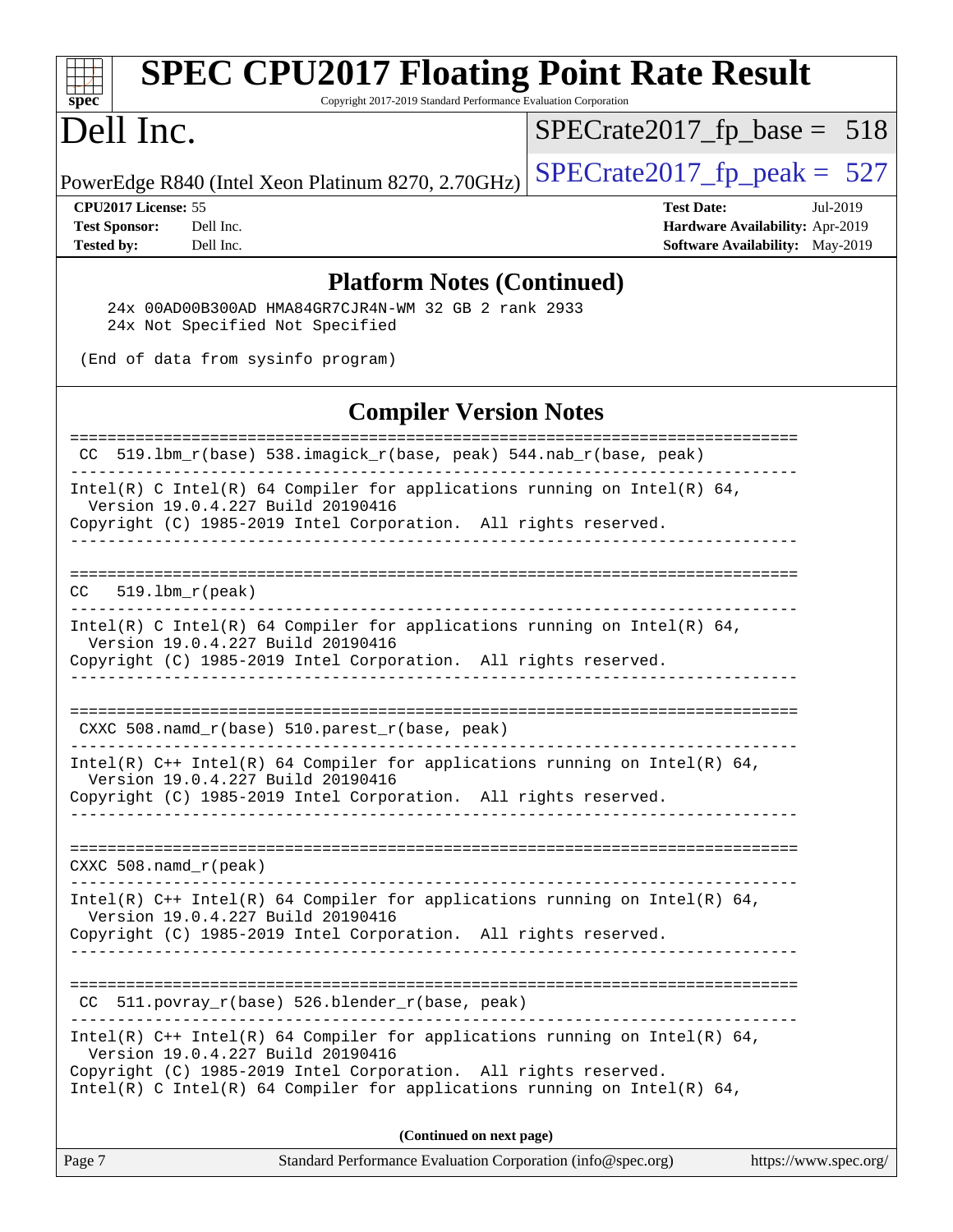| <b>SPEC CPU2017 Floating Point Rate Result</b><br>Copyright 2017-2019 Standard Performance Evaluation Corporation<br>$spec^*$                                                                                                                                                                                                                                                                                                                                                                                                                                        |                                                                                                     |
|----------------------------------------------------------------------------------------------------------------------------------------------------------------------------------------------------------------------------------------------------------------------------------------------------------------------------------------------------------------------------------------------------------------------------------------------------------------------------------------------------------------------------------------------------------------------|-----------------------------------------------------------------------------------------------------|
| Dell Inc.                                                                                                                                                                                                                                                                                                                                                                                                                                                                                                                                                            | $SPECrate2017_fp\_base = 518$                                                                       |
| PowerEdge R840 (Intel Xeon Platinum 8270, 2.70GHz)                                                                                                                                                                                                                                                                                                                                                                                                                                                                                                                   | $SPECrate2017_fp\_peak = 527$                                                                       |
| CPU2017 License: 55<br><b>Test Sponsor:</b><br>Dell Inc.<br><b>Tested by:</b><br>Dell Inc.                                                                                                                                                                                                                                                                                                                                                                                                                                                                           | <b>Test Date:</b><br>Jul-2019<br>Hardware Availability: Apr-2019<br>Software Availability: May-2019 |
| <b>Compiler Version Notes (Continued)</b>                                                                                                                                                                                                                                                                                                                                                                                                                                                                                                                            |                                                                                                     |
| Version 19.0.4.227 Build 20190416<br>Copyright (C) 1985-2019 Intel Corporation. All rights reserved.<br>---------------------                                                                                                                                                                                                                                                                                                                                                                                                                                        |                                                                                                     |
| CC<br>$511.$ povray r(peak)                                                                                                                                                                                                                                                                                                                                                                                                                                                                                                                                          |                                                                                                     |
| Intel(R) $C++$ Intel(R) 64 Compiler for applications running on Intel(R) 64,<br>Version 19.0.4.227 Build 20190416<br>Copyright (C) 1985-2019 Intel Corporation. All rights reserved.<br>Intel(R) C Intel(R) 64 Compiler for applications running on Intel(R) 64,<br>Version 19.0.4.227 Build 20190416<br>Copyright (C) 1985-2019 Intel Corporation. All rights reserved.<br>. _ _ _ _ _ _ _ _ _ _ _ _ _ _ _ _ _ _                                                                                                                                                    |                                                                                                     |
| FC 507.cactuBSSN_r(base, peak)                                                                                                                                                                                                                                                                                                                                                                                                                                                                                                                                       |                                                                                                     |
| Intel(R) $C++$ Intel(R) 64 Compiler for applications running on Intel(R) 64,<br>Version 19.0.4.227 Build 20190416<br>Copyright (C) 1985-2019 Intel Corporation. All rights reserved.<br>Intel(R) C Intel(R) 64 Compiler for applications running on Intel(R) 64,<br>Version 19.0.4.227 Build 20190416<br>Copyright (C) 1985-2019 Intel Corporation. All rights reserved.<br>$Intel(R)$ Fortran Intel(R) 64 Compiler for applications running on Intel(R)<br>64, Version 19.0.4.227 Build 20190416<br>Copyright (C) 1985-2019 Intel Corporation. All rights reserved. |                                                                                                     |
| FC 503.bwaves_r(base, peak) 549.fotonik3d_r(base, peak) 554.roms_r(base)                                                                                                                                                                                                                                                                                                                                                                                                                                                                                             |                                                                                                     |
| $Intel(R)$ Fortran Intel(R) 64 Compiler for applications running on Intel(R)<br>64, Version 19.0.4.227 Build 20190416<br>Copyright (C) 1985-2019 Intel Corporation. All rights reserved.<br>-------------------------------                                                                                                                                                                                                                                                                                                                                          |                                                                                                     |
| $554.rows_r (peak)$<br>FC.                                                                                                                                                                                                                                                                                                                                                                                                                                                                                                                                           |                                                                                                     |
| $Intel(R)$ Fortran Intel(R) 64 Compiler for applications running on Intel(R)<br>64, Version 19.0.4.227 Build 20190416<br>Copyright (C) 1985-2019 Intel Corporation. All rights reserved.<br>_________________________________                                                                                                                                                                                                                                                                                                                                        |                                                                                                     |
| $CC$ 521.wrf_r(base) 527.cam4_r(base)                                                                                                                                                                                                                                                                                                                                                                                                                                                                                                                                |                                                                                                     |
| (Continued on next page)                                                                                                                                                                                                                                                                                                                                                                                                                                                                                                                                             |                                                                                                     |
| Standard Performance Evaluation Corporation (info@spec.org)<br>Page 8                                                                                                                                                                                                                                                                                                                                                                                                                                                                                                | https://www.spec.org/                                                                               |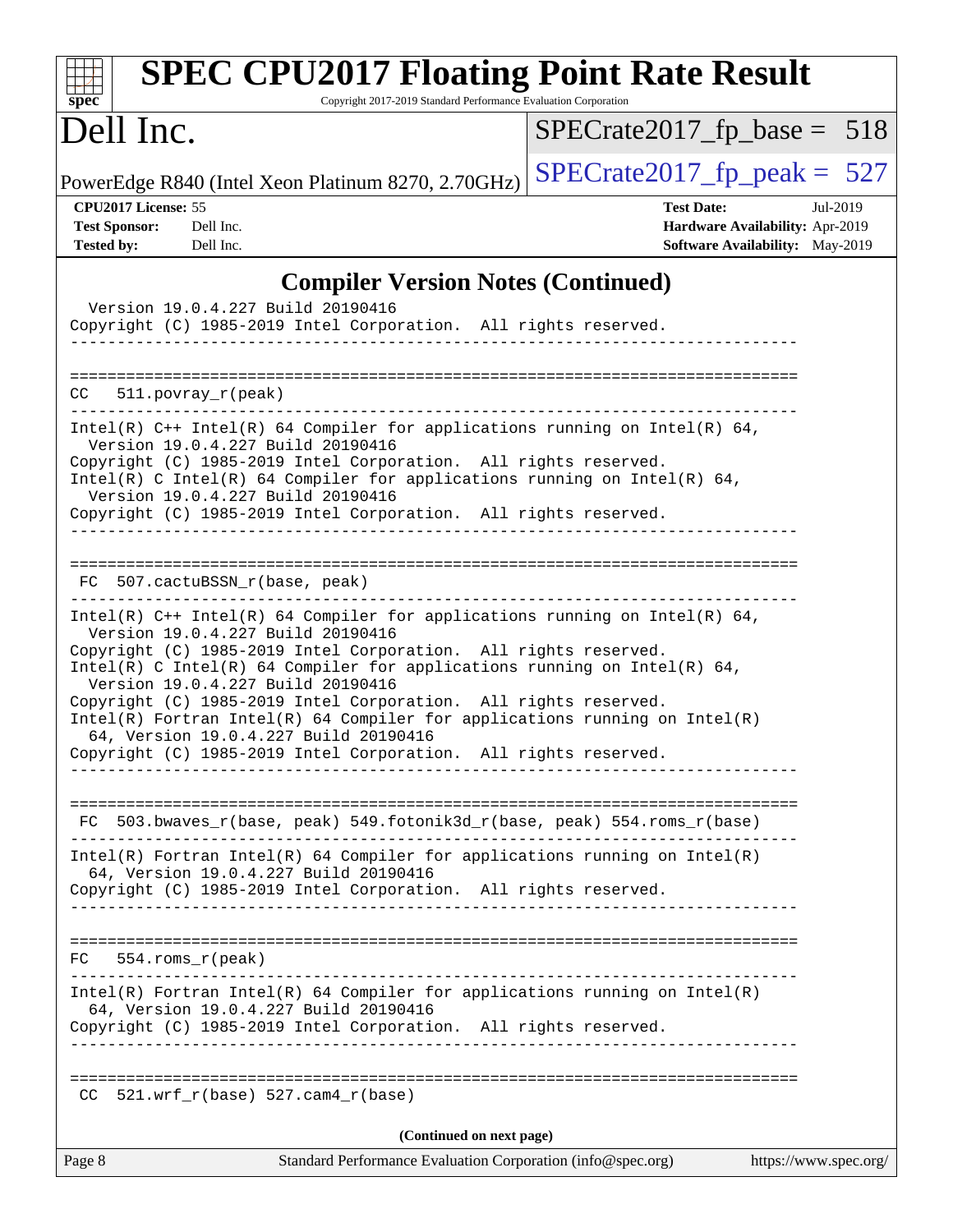| $Spec^*$                   |           | <b>SPEC CPU2017 Floating Point Rate Result</b><br>Copyright 2017-2019 Standard Performance Evaluation Corporation |                               |                                        |            |
|----------------------------|-----------|-------------------------------------------------------------------------------------------------------------------|-------------------------------|----------------------------------------|------------|
| Dell Inc.                  |           |                                                                                                                   | $SPECrate2017_fp\_base = 518$ |                                        |            |
|                            |           | PowerEdge R840 (Intel Xeon Platinum 8270, 2.70GHz)                                                                | $SPECrate2017_fp\_peak = 527$ |                                        |            |
| <b>CPU2017 License: 55</b> |           |                                                                                                                   |                               | <b>Test Date:</b>                      | $Ju1-2019$ |
| <b>Test Sponsor:</b>       | Dell Inc. |                                                                                                                   |                               | <b>Hardware Availability: Apr-2019</b> |            |
| <b>Tested by:</b>          | Dell Inc. |                                                                                                                   |                               | <b>Software Availability:</b> May-2019 |            |
|                            |           | <b>Compiler Version Notes (Continued)</b>                                                                         |                               |                                        |            |

| Intel(R) Fortran Intel(R) 64 Compiler for applications running on Intel(R)<br>64, Version 19.0.4.227 Build 20190416   |
|-----------------------------------------------------------------------------------------------------------------------|
| Copyright (C) 1985-2019 Intel Corporation. All rights reserved.                                                       |
| Intel(R) C Intel(R) 64 Compiler for applications running on Intel(R) 64,<br>Version 19.0.4.227 Build 20190416         |
| Copyright (C) 1985-2019 Intel Corporation. All rights reserved.                                                       |
|                                                                                                                       |
|                                                                                                                       |
| 521.wrf r(peak) 527.cam4 r(peak)<br>CC.                                                                               |
| $Intel(R)$ Fortran Intel(R) 64 Compiler for applications running on Intel(R)<br>64, Version 19.0.4.227 Build 20190416 |
| Copyright (C) 1985-2019 Intel Corporation. All rights reserved.                                                       |
| Intel(R) C Intel(R) 64 Compiler for applications running on Intel(R) 64,<br>Version 19.0.4.227 Build 20190416         |
| Copyright (C) 1985-2019 Intel Corporation. All rights reserved.                                                       |

## **[Base Compiler Invocation](http://www.spec.org/auto/cpu2017/Docs/result-fields.html#BaseCompilerInvocation)**

[C benchmarks](http://www.spec.org/auto/cpu2017/Docs/result-fields.html#Cbenchmarks): [icc -m64 -std=c11](http://www.spec.org/cpu2017/results/res2019q3/cpu2017-20190722-16281.flags.html#user_CCbase_intel_icc_64bit_c11_33ee0cdaae7deeeab2a9725423ba97205ce30f63b9926c2519791662299b76a0318f32ddfffdc46587804de3178b4f9328c46fa7c2b0cd779d7a61945c91cd35)

[C++ benchmarks:](http://www.spec.org/auto/cpu2017/Docs/result-fields.html#CXXbenchmarks) [icpc -m64](http://www.spec.org/cpu2017/results/res2019q3/cpu2017-20190722-16281.flags.html#user_CXXbase_intel_icpc_64bit_4ecb2543ae3f1412ef961e0650ca070fec7b7afdcd6ed48761b84423119d1bf6bdf5cad15b44d48e7256388bc77273b966e5eb805aefd121eb22e9299b2ec9d9)

[Fortran benchmarks](http://www.spec.org/auto/cpu2017/Docs/result-fields.html#Fortranbenchmarks): [ifort -m64](http://www.spec.org/cpu2017/results/res2019q3/cpu2017-20190722-16281.flags.html#user_FCbase_intel_ifort_64bit_24f2bb282fbaeffd6157abe4f878425411749daecae9a33200eee2bee2fe76f3b89351d69a8130dd5949958ce389cf37ff59a95e7a40d588e8d3a57e0c3fd751)

[Benchmarks using both Fortran and C](http://www.spec.org/auto/cpu2017/Docs/result-fields.html#BenchmarksusingbothFortranandC): [ifort -m64](http://www.spec.org/cpu2017/results/res2019q3/cpu2017-20190722-16281.flags.html#user_CC_FCbase_intel_ifort_64bit_24f2bb282fbaeffd6157abe4f878425411749daecae9a33200eee2bee2fe76f3b89351d69a8130dd5949958ce389cf37ff59a95e7a40d588e8d3a57e0c3fd751) [icc -m64 -std=c11](http://www.spec.org/cpu2017/results/res2019q3/cpu2017-20190722-16281.flags.html#user_CC_FCbase_intel_icc_64bit_c11_33ee0cdaae7deeeab2a9725423ba97205ce30f63b9926c2519791662299b76a0318f32ddfffdc46587804de3178b4f9328c46fa7c2b0cd779d7a61945c91cd35)

[Benchmarks using both C and C++](http://www.spec.org/auto/cpu2017/Docs/result-fields.html#BenchmarksusingbothCandCXX): [icpc -m64](http://www.spec.org/cpu2017/results/res2019q3/cpu2017-20190722-16281.flags.html#user_CC_CXXbase_intel_icpc_64bit_4ecb2543ae3f1412ef961e0650ca070fec7b7afdcd6ed48761b84423119d1bf6bdf5cad15b44d48e7256388bc77273b966e5eb805aefd121eb22e9299b2ec9d9) [icc -m64 -std=c11](http://www.spec.org/cpu2017/results/res2019q3/cpu2017-20190722-16281.flags.html#user_CC_CXXbase_intel_icc_64bit_c11_33ee0cdaae7deeeab2a9725423ba97205ce30f63b9926c2519791662299b76a0318f32ddfffdc46587804de3178b4f9328c46fa7c2b0cd779d7a61945c91cd35)

[Benchmarks using Fortran, C, and C++:](http://www.spec.org/auto/cpu2017/Docs/result-fields.html#BenchmarksusingFortranCandCXX) [icpc -m64](http://www.spec.org/cpu2017/results/res2019q3/cpu2017-20190722-16281.flags.html#user_CC_CXX_FCbase_intel_icpc_64bit_4ecb2543ae3f1412ef961e0650ca070fec7b7afdcd6ed48761b84423119d1bf6bdf5cad15b44d48e7256388bc77273b966e5eb805aefd121eb22e9299b2ec9d9) [icc -m64 -std=c11](http://www.spec.org/cpu2017/results/res2019q3/cpu2017-20190722-16281.flags.html#user_CC_CXX_FCbase_intel_icc_64bit_c11_33ee0cdaae7deeeab2a9725423ba97205ce30f63b9926c2519791662299b76a0318f32ddfffdc46587804de3178b4f9328c46fa7c2b0cd779d7a61945c91cd35) [ifort -m64](http://www.spec.org/cpu2017/results/res2019q3/cpu2017-20190722-16281.flags.html#user_CC_CXX_FCbase_intel_ifort_64bit_24f2bb282fbaeffd6157abe4f878425411749daecae9a33200eee2bee2fe76f3b89351d69a8130dd5949958ce389cf37ff59a95e7a40d588e8d3a57e0c3fd751)

#### **[Base Portability Flags](http://www.spec.org/auto/cpu2017/Docs/result-fields.html#BasePortabilityFlags)**

503.bwaves\_r: [-DSPEC\\_LP64](http://www.spec.org/cpu2017/results/res2019q3/cpu2017-20190722-16281.flags.html#suite_basePORTABILITY503_bwaves_r_DSPEC_LP64)

**(Continued on next page)**

Page 9 Standard Performance Evaluation Corporation [\(info@spec.org\)](mailto:info@spec.org) <https://www.spec.org/>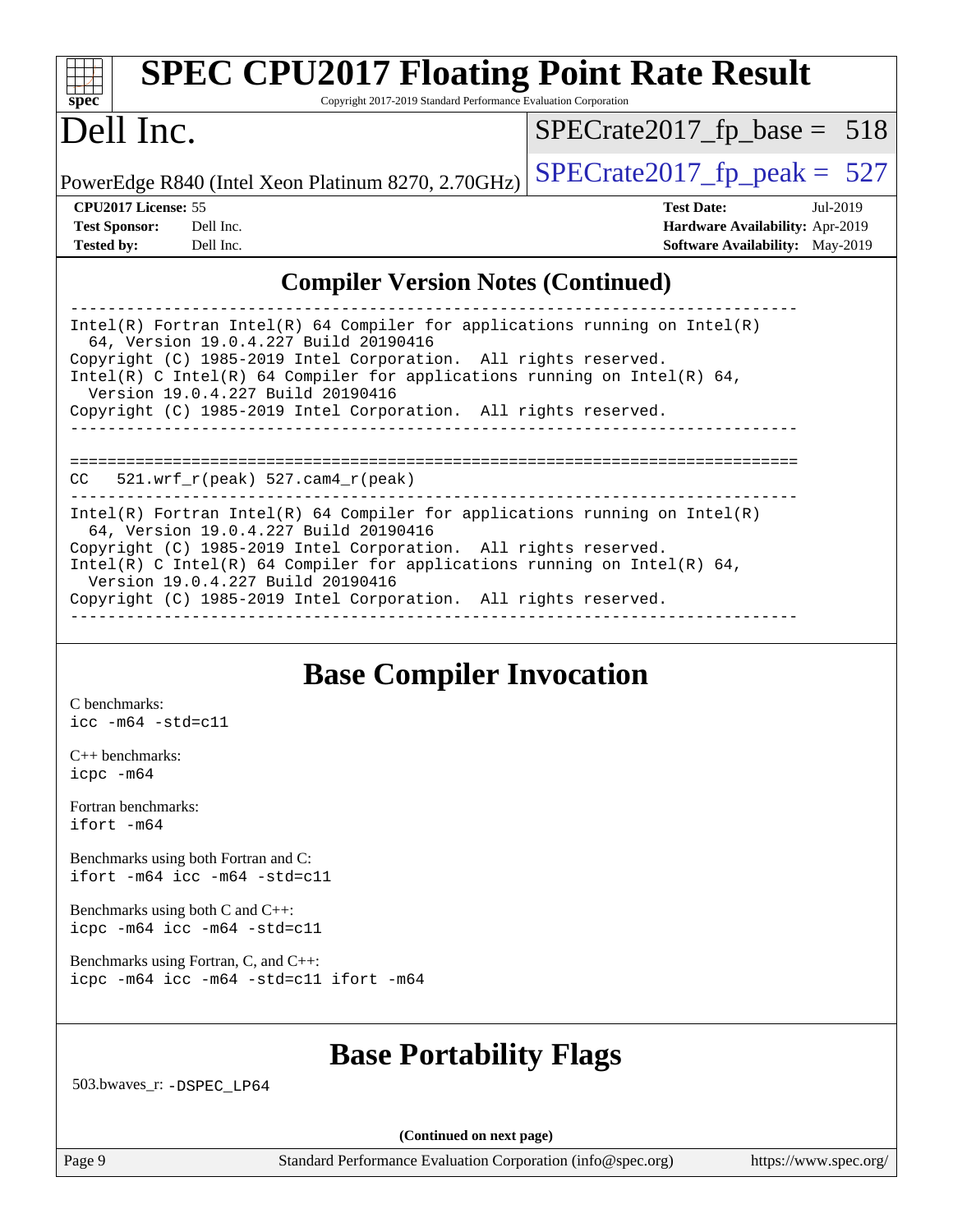| <b>SPEC CPU2017 Floating Point Rate Result</b>                                                |                                        |  |  |  |  |  |
|-----------------------------------------------------------------------------------------------|----------------------------------------|--|--|--|--|--|
| $\overline{\text{spec}^*}$<br>Copyright 2017-2019 Standard Performance Evaluation Corporation |                                        |  |  |  |  |  |
|                                                                                               |                                        |  |  |  |  |  |
| Dell Inc.                                                                                     | $SPECrate2017_fp\_base = 518$          |  |  |  |  |  |
| PowerEdge R840 (Intel Xeon Platinum 8270, 2.70GHz)                                            | $SPECTate2017$ _fp_peak = 527          |  |  |  |  |  |
| <b>CPU2017 License: 55</b>                                                                    | <b>Test Date:</b><br>Jul-2019          |  |  |  |  |  |
| Dell Inc.<br><b>Test Sponsor:</b>                                                             | Hardware Availability: Apr-2019        |  |  |  |  |  |
| <b>Tested by:</b><br>Dell Inc.                                                                | <b>Software Availability:</b> May-2019 |  |  |  |  |  |
| <b>Base Portability Flags (Continued)</b>                                                     |                                        |  |  |  |  |  |
| 507.cactuBSSN_r: -DSPEC LP64                                                                  |                                        |  |  |  |  |  |
| 508.namd_r: -DSPEC LP64                                                                       |                                        |  |  |  |  |  |
| 510.parest_r: -DSPEC_LP64                                                                     |                                        |  |  |  |  |  |
| 511.povray_r: -DSPEC LP64                                                                     |                                        |  |  |  |  |  |
| 519.1bm_r: -DSPEC LP64                                                                        |                                        |  |  |  |  |  |
| 521.wrf_r: -DSPEC_LP64 -DSPEC_CASE_FLAG -convert big_endian                                   |                                        |  |  |  |  |  |
| 526.blender_r: -DSPEC_LP64 -DSPEC_LINUX -funsigned-char                                       |                                        |  |  |  |  |  |
| 527.cam4_r: -DSPEC_LP64 -DSPEC_CASE_FLAG                                                      |                                        |  |  |  |  |  |
| 538.imagick_r: -DSPEC_LP64<br>544.nab_r: -DSPEC LP64                                          |                                        |  |  |  |  |  |
| 549.fotonik3d_r: -DSPEC LP64                                                                  |                                        |  |  |  |  |  |

```
Base Optimization Flags
```
[-xCORE-AVX2](http://www.spec.org/cpu2017/results/res2019q3/cpu2017-20190722-16281.flags.html#user_CCbase_f-xCORE-AVX2) [-ipo](http://www.spec.org/cpu2017/results/res2019q3/cpu2017-20190722-16281.flags.html#user_CCbase_f-ipo) [-O3](http://www.spec.org/cpu2017/results/res2019q3/cpu2017-20190722-16281.flags.html#user_CCbase_f-O3) [-no-prec-div](http://www.spec.org/cpu2017/results/res2019q3/cpu2017-20190722-16281.flags.html#user_CCbase_f-no-prec-div) [-qopt-prefetch](http://www.spec.org/cpu2017/results/res2019q3/cpu2017-20190722-16281.flags.html#user_CCbase_f-qopt-prefetch) [-ffinite-math-only](http://www.spec.org/cpu2017/results/res2019q3/cpu2017-20190722-16281.flags.html#user_CCbase_f_finite_math_only_cb91587bd2077682c4b38af759c288ed7c732db004271a9512da14a4f8007909a5f1427ecbf1a0fb78ff2a814402c6114ac565ca162485bbcae155b5e4258871) [-qopt-mem-layout-trans=4](http://www.spec.org/cpu2017/results/res2019q3/cpu2017-20190722-16281.flags.html#user_CCbase_f-qopt-mem-layout-trans_fa39e755916c150a61361b7846f310bcdf6f04e385ef281cadf3647acec3f0ae266d1a1d22d972a7087a248fd4e6ca390a3634700869573d231a252c784941a8) [C++ benchmarks:](http://www.spec.org/auto/cpu2017/Docs/result-fields.html#CXXbenchmarks) [-xCORE-AVX2](http://www.spec.org/cpu2017/results/res2019q3/cpu2017-20190722-16281.flags.html#user_CXXbase_f-xCORE-AVX2) [-ipo](http://www.spec.org/cpu2017/results/res2019q3/cpu2017-20190722-16281.flags.html#user_CXXbase_f-ipo) [-O3](http://www.spec.org/cpu2017/results/res2019q3/cpu2017-20190722-16281.flags.html#user_CXXbase_f-O3) [-no-prec-div](http://www.spec.org/cpu2017/results/res2019q3/cpu2017-20190722-16281.flags.html#user_CXXbase_f-no-prec-div) [-qopt-prefetch](http://www.spec.org/cpu2017/results/res2019q3/cpu2017-20190722-16281.flags.html#user_CXXbase_f-qopt-prefetch) [-ffinite-math-only](http://www.spec.org/cpu2017/results/res2019q3/cpu2017-20190722-16281.flags.html#user_CXXbase_f_finite_math_only_cb91587bd2077682c4b38af759c288ed7c732db004271a9512da14a4f8007909a5f1427ecbf1a0fb78ff2a814402c6114ac565ca162485bbcae155b5e4258871) [-qopt-mem-layout-trans=4](http://www.spec.org/cpu2017/results/res2019q3/cpu2017-20190722-16281.flags.html#user_CXXbase_f-qopt-mem-layout-trans_fa39e755916c150a61361b7846f310bcdf6f04e385ef281cadf3647acec3f0ae266d1a1d22d972a7087a248fd4e6ca390a3634700869573d231a252c784941a8) [Fortran benchmarks](http://www.spec.org/auto/cpu2017/Docs/result-fields.html#Fortranbenchmarks): [-xCORE-AVX2](http://www.spec.org/cpu2017/results/res2019q3/cpu2017-20190722-16281.flags.html#user_FCbase_f-xCORE-AVX2) [-ipo](http://www.spec.org/cpu2017/results/res2019q3/cpu2017-20190722-16281.flags.html#user_FCbase_f-ipo) [-O3](http://www.spec.org/cpu2017/results/res2019q3/cpu2017-20190722-16281.flags.html#user_FCbase_f-O3) [-no-prec-div](http://www.spec.org/cpu2017/results/res2019q3/cpu2017-20190722-16281.flags.html#user_FCbase_f-no-prec-div) [-qopt-prefetch](http://www.spec.org/cpu2017/results/res2019q3/cpu2017-20190722-16281.flags.html#user_FCbase_f-qopt-prefetch) [-ffinite-math-only](http://www.spec.org/cpu2017/results/res2019q3/cpu2017-20190722-16281.flags.html#user_FCbase_f_finite_math_only_cb91587bd2077682c4b38af759c288ed7c732db004271a9512da14a4f8007909a5f1427ecbf1a0fb78ff2a814402c6114ac565ca162485bbcae155b5e4258871) [-qopt-mem-layout-trans=4](http://www.spec.org/cpu2017/results/res2019q3/cpu2017-20190722-16281.flags.html#user_FCbase_f-qopt-mem-layout-trans_fa39e755916c150a61361b7846f310bcdf6f04e385ef281cadf3647acec3f0ae266d1a1d22d972a7087a248fd4e6ca390a3634700869573d231a252c784941a8) [-auto](http://www.spec.org/cpu2017/results/res2019q3/cpu2017-20190722-16281.flags.html#user_FCbase_f-auto) [-nostandard-realloc-lhs](http://www.spec.org/cpu2017/results/res2019q3/cpu2017-20190722-16281.flags.html#user_FCbase_f_2003_std_realloc_82b4557e90729c0f113870c07e44d33d6f5a304b4f63d4c15d2d0f1fab99f5daaed73bdb9275d9ae411527f28b936061aa8b9c8f2d63842963b95c9dd6426b8a) [-align array32byte](http://www.spec.org/cpu2017/results/res2019q3/cpu2017-20190722-16281.flags.html#user_FCbase_align_array32byte_b982fe038af199962ba9a80c053b8342c548c85b40b8e86eb3cc33dee0d7986a4af373ac2d51c3f7cf710a18d62fdce2948f201cd044323541f22fc0fffc51b6) [Benchmarks using both Fortran and C](http://www.spec.org/auto/cpu2017/Docs/result-fields.html#BenchmarksusingbothFortranandC): [-xCORE-AVX2](http://www.spec.org/cpu2017/results/res2019q3/cpu2017-20190722-16281.flags.html#user_CC_FCbase_f-xCORE-AVX2) [-ipo](http://www.spec.org/cpu2017/results/res2019q3/cpu2017-20190722-16281.flags.html#user_CC_FCbase_f-ipo) [-O3](http://www.spec.org/cpu2017/results/res2019q3/cpu2017-20190722-16281.flags.html#user_CC_FCbase_f-O3) [-no-prec-div](http://www.spec.org/cpu2017/results/res2019q3/cpu2017-20190722-16281.flags.html#user_CC_FCbase_f-no-prec-div) [-qopt-prefetch](http://www.spec.org/cpu2017/results/res2019q3/cpu2017-20190722-16281.flags.html#user_CC_FCbase_f-qopt-prefetch) [-ffinite-math-only](http://www.spec.org/cpu2017/results/res2019q3/cpu2017-20190722-16281.flags.html#user_CC_FCbase_f_finite_math_only_cb91587bd2077682c4b38af759c288ed7c732db004271a9512da14a4f8007909a5f1427ecbf1a0fb78ff2a814402c6114ac565ca162485bbcae155b5e4258871) [-qopt-mem-layout-trans=4](http://www.spec.org/cpu2017/results/res2019q3/cpu2017-20190722-16281.flags.html#user_CC_FCbase_f-qopt-mem-layout-trans_fa39e755916c150a61361b7846f310bcdf6f04e385ef281cadf3647acec3f0ae266d1a1d22d972a7087a248fd4e6ca390a3634700869573d231a252c784941a8) [-auto](http://www.spec.org/cpu2017/results/res2019q3/cpu2017-20190722-16281.flags.html#user_CC_FCbase_f-auto) [-nostandard-realloc-lhs](http://www.spec.org/cpu2017/results/res2019q3/cpu2017-20190722-16281.flags.html#user_CC_FCbase_f_2003_std_realloc_82b4557e90729c0f113870c07e44d33d6f5a304b4f63d4c15d2d0f1fab99f5daaed73bdb9275d9ae411527f28b936061aa8b9c8f2d63842963b95c9dd6426b8a) [-align array32byte](http://www.spec.org/cpu2017/results/res2019q3/cpu2017-20190722-16281.flags.html#user_CC_FCbase_align_array32byte_b982fe038af199962ba9a80c053b8342c548c85b40b8e86eb3cc33dee0d7986a4af373ac2d51c3f7cf710a18d62fdce2948f201cd044323541f22fc0fffc51b6) [Benchmarks using both C and C++](http://www.spec.org/auto/cpu2017/Docs/result-fields.html#BenchmarksusingbothCandCXX): [-xCORE-AVX2](http://www.spec.org/cpu2017/results/res2019q3/cpu2017-20190722-16281.flags.html#user_CC_CXXbase_f-xCORE-AVX2) [-ipo](http://www.spec.org/cpu2017/results/res2019q3/cpu2017-20190722-16281.flags.html#user_CC_CXXbase_f-ipo) [-O3](http://www.spec.org/cpu2017/results/res2019q3/cpu2017-20190722-16281.flags.html#user_CC_CXXbase_f-O3) [-no-prec-div](http://www.spec.org/cpu2017/results/res2019q3/cpu2017-20190722-16281.flags.html#user_CC_CXXbase_f-no-prec-div) [-qopt-prefetch](http://www.spec.org/cpu2017/results/res2019q3/cpu2017-20190722-16281.flags.html#user_CC_CXXbase_f-qopt-prefetch) [-ffinite-math-only](http://www.spec.org/cpu2017/results/res2019q3/cpu2017-20190722-16281.flags.html#user_CC_CXXbase_f_finite_math_only_cb91587bd2077682c4b38af759c288ed7c732db004271a9512da14a4f8007909a5f1427ecbf1a0fb78ff2a814402c6114ac565ca162485bbcae155b5e4258871) [-qopt-mem-layout-trans=4](http://www.spec.org/cpu2017/results/res2019q3/cpu2017-20190722-16281.flags.html#user_CC_CXXbase_f-qopt-mem-layout-trans_fa39e755916c150a61361b7846f310bcdf6f04e385ef281cadf3647acec3f0ae266d1a1d22d972a7087a248fd4e6ca390a3634700869573d231a252c784941a8) [Benchmarks using Fortran, C, and C++:](http://www.spec.org/auto/cpu2017/Docs/result-fields.html#BenchmarksusingFortranCandCXX) [-xCORE-AVX2](http://www.spec.org/cpu2017/results/res2019q3/cpu2017-20190722-16281.flags.html#user_CC_CXX_FCbase_f-xCORE-AVX2) [-ipo](http://www.spec.org/cpu2017/results/res2019q3/cpu2017-20190722-16281.flags.html#user_CC_CXX_FCbase_f-ipo) [-O3](http://www.spec.org/cpu2017/results/res2019q3/cpu2017-20190722-16281.flags.html#user_CC_CXX_FCbase_f-O3) [-no-prec-div](http://www.spec.org/cpu2017/results/res2019q3/cpu2017-20190722-16281.flags.html#user_CC_CXX_FCbase_f-no-prec-div) [-qopt-prefetch](http://www.spec.org/cpu2017/results/res2019q3/cpu2017-20190722-16281.flags.html#user_CC_CXX_FCbase_f-qopt-prefetch) [-ffinite-math-only](http://www.spec.org/cpu2017/results/res2019q3/cpu2017-20190722-16281.flags.html#user_CC_CXX_FCbase_f_finite_math_only_cb91587bd2077682c4b38af759c288ed7c732db004271a9512da14a4f8007909a5f1427ecbf1a0fb78ff2a814402c6114ac565ca162485bbcae155b5e4258871) [-qopt-mem-layout-trans=4](http://www.spec.org/cpu2017/results/res2019q3/cpu2017-20190722-16281.flags.html#user_CC_CXX_FCbase_f-qopt-mem-layout-trans_fa39e755916c150a61361b7846f310bcdf6f04e385ef281cadf3647acec3f0ae266d1a1d22d972a7087a248fd4e6ca390a3634700869573d231a252c784941a8) [-auto](http://www.spec.org/cpu2017/results/res2019q3/cpu2017-20190722-16281.flags.html#user_CC_CXX_FCbase_f-auto) [-nostandard-realloc-lhs](http://www.spec.org/cpu2017/results/res2019q3/cpu2017-20190722-16281.flags.html#user_CC_CXX_FCbase_f_2003_std_realloc_82b4557e90729c0f113870c07e44d33d6f5a304b4f63d4c15d2d0f1fab99f5daaed73bdb9275d9ae411527f28b936061aa8b9c8f2d63842963b95c9dd6426b8a) [-align array32byte](http://www.spec.org/cpu2017/results/res2019q3/cpu2017-20190722-16281.flags.html#user_CC_CXX_FCbase_align_array32byte_b982fe038af199962ba9a80c053b8342c548c85b40b8e86eb3cc33dee0d7986a4af373ac2d51c3f7cf710a18d62fdce2948f201cd044323541f22fc0fffc51b6)

554.roms\_r: [-DSPEC\\_LP64](http://www.spec.org/cpu2017/results/res2019q3/cpu2017-20190722-16281.flags.html#suite_basePORTABILITY554_roms_r_DSPEC_LP64)

[C benchmarks](http://www.spec.org/auto/cpu2017/Docs/result-fields.html#Cbenchmarks):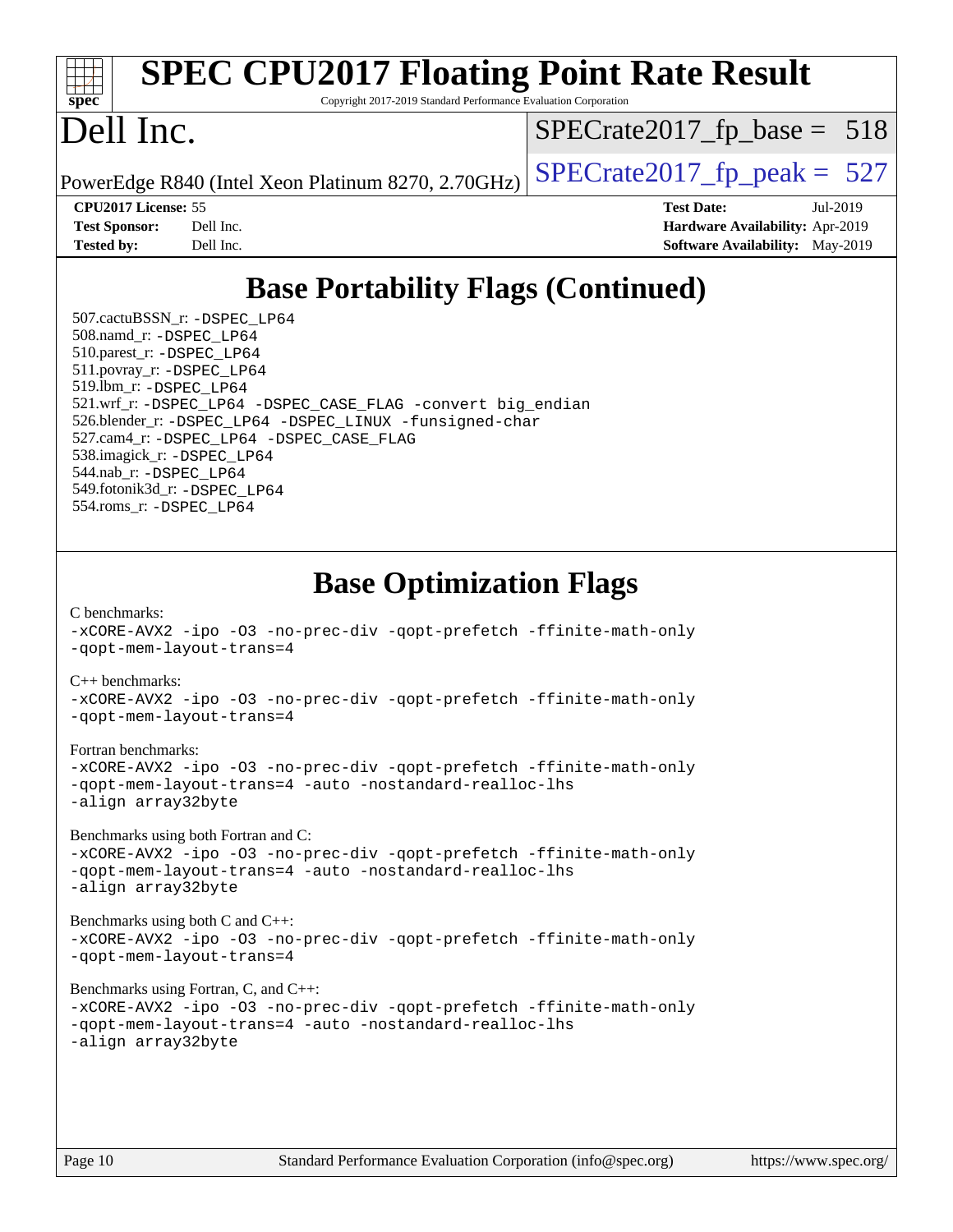| <b>SPEC CPU2017 Floating Point Rate Result</b><br>Copyright 2017-2019 Standard Performance Evaluation Corporation<br>spec <sup>®</sup>               |                                                                                                     |  |  |
|------------------------------------------------------------------------------------------------------------------------------------------------------|-----------------------------------------------------------------------------------------------------|--|--|
| Dell Inc.                                                                                                                                            | $SPECTate2017$ _fp_base = 518                                                                       |  |  |
| PowerEdge R840 (Intel Xeon Platinum 8270, 2.70GHz)                                                                                                   | $SPECrate2017_fp\_peak = 527$                                                                       |  |  |
| CPU2017 License: 55<br>Dell Inc.<br><b>Test Sponsor:</b><br>Dell Inc.<br><b>Tested by:</b>                                                           | <b>Test Date:</b><br>Jul-2019<br>Hardware Availability: Apr-2019<br>Software Availability: May-2019 |  |  |
| <b>Peak Compiler Invocation</b>                                                                                                                      |                                                                                                     |  |  |
| C benchmarks:<br>$\text{icc}$ -m64 -std=c11                                                                                                          |                                                                                                     |  |  |
| $C_{++}$ benchmarks:<br>icpc -m64                                                                                                                    |                                                                                                     |  |  |
| Fortran benchmarks:<br>ifort -m64                                                                                                                    |                                                                                                     |  |  |
| Benchmarks using both Fortran and C:<br>ifort -m64 icc -m64 -std=c11                                                                                 |                                                                                                     |  |  |
| Benchmarks using both C and C++:<br>icpc -m64 icc -m64 -std=c11                                                                                      |                                                                                                     |  |  |
| Benchmarks using Fortran, C, and C++:<br>icpc -m64 icc -m64 -std=c11 ifort -m64                                                                      |                                                                                                     |  |  |
| <b>Peak Portability Flags</b><br>Same as Base Portability Flags                                                                                      |                                                                                                     |  |  |
| <b>Peak Optimization Flags</b>                                                                                                                       |                                                                                                     |  |  |
| C benchmarks:                                                                                                                                        |                                                                                                     |  |  |
| $519$ .lbm_r: -prof-gen(pass 1) -prof-use(pass 2) -ipo -xCORE-AVX2 -03<br>-no-prec-div -qopt-prefetch -ffinite-math-only<br>-gopt-mem-layout-trans=4 |                                                                                                     |  |  |
| 538.imagick_r: -xCORE-AVX2 -ipo -03 -no-prec-div -qopt-prefetch<br>-ffinite-math-only -qopt-mem-layout-trans=4                                       |                                                                                                     |  |  |
| 544.nab_r: Same as 538.imagick_r                                                                                                                     |                                                                                                     |  |  |
| $C++$ benchmarks:                                                                                                                                    |                                                                                                     |  |  |
| 508.namd_r: -prof-gen(pass 1) -prof-use(pass 2) -ipo -xCORE-AVX2 -03<br>-no-prec-div -qopt-prefetch -ffinite-math-only<br>-gopt-mem-layout-trans=4   |                                                                                                     |  |  |

**(Continued on next page)**

Page 11 Standard Performance Evaluation Corporation [\(info@spec.org\)](mailto:info@spec.org) <https://www.spec.org/>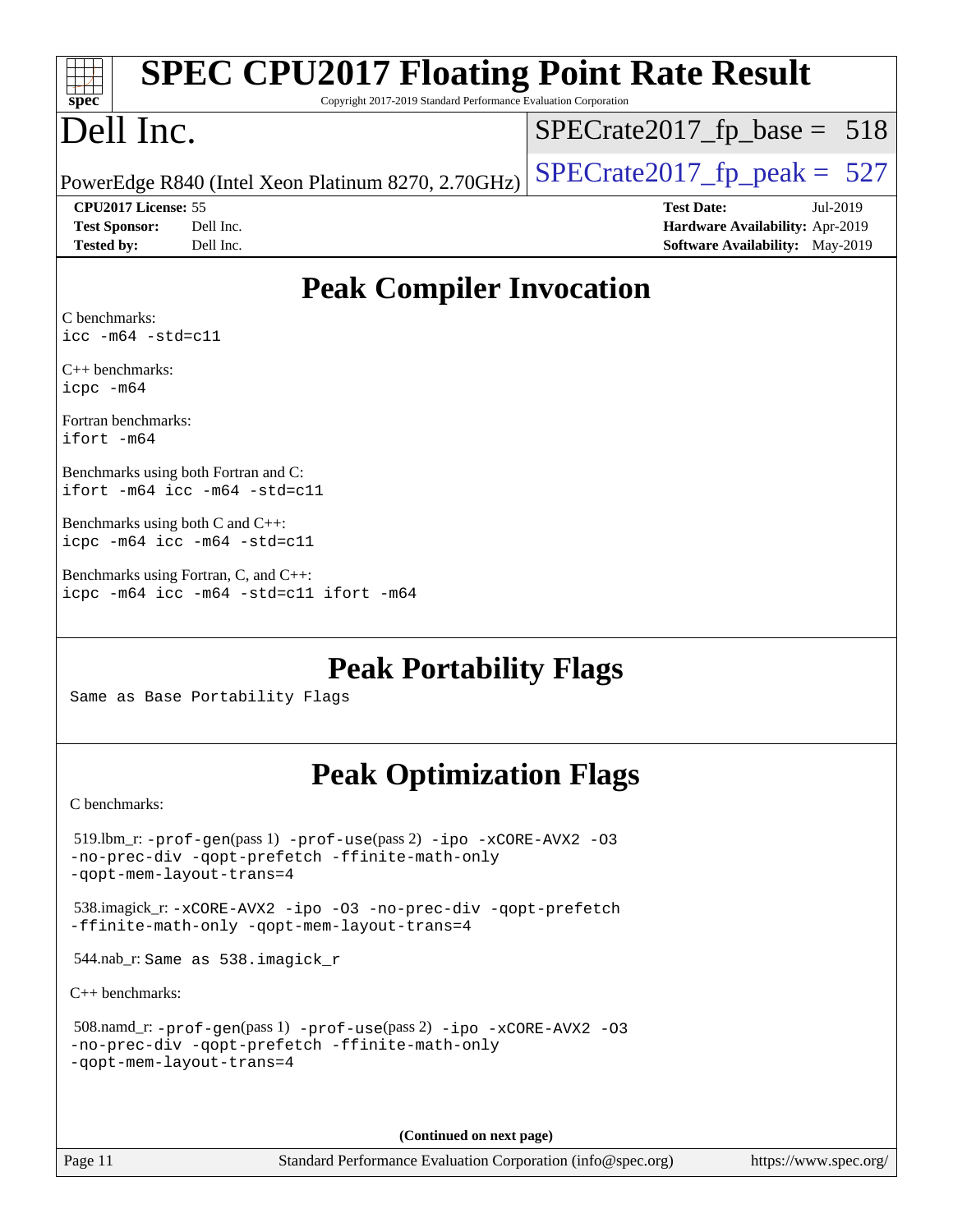| spec |  |  |  |  |  |
|------|--|--|--|--|--|

# **[SPEC CPU2017 Floating Point Rate Result](http://www.spec.org/auto/cpu2017/Docs/result-fields.html#SPECCPU2017FloatingPointRateResult)**

Copyright 2017-2019 Standard Performance Evaluation Corporation

# Dell Inc.

 $SPECTate2017_fp\_base = 518$ 

PowerEdge R840 (Intel Xeon Platinum 8270, 2.70GHz)  $\left|$  [SPECrate2017\\_fp\\_peak =](http://www.spec.org/auto/cpu2017/Docs/result-fields.html#SPECrate2017fppeak) 527

**[CPU2017 License:](http://www.spec.org/auto/cpu2017/Docs/result-fields.html#CPU2017License)** 55 **[Test Date:](http://www.spec.org/auto/cpu2017/Docs/result-fields.html#TestDate)** Jul-2019 **[Test Sponsor:](http://www.spec.org/auto/cpu2017/Docs/result-fields.html#TestSponsor)** Dell Inc. **[Hardware Availability:](http://www.spec.org/auto/cpu2017/Docs/result-fields.html#HardwareAvailability)** Apr-2019 **[Tested by:](http://www.spec.org/auto/cpu2017/Docs/result-fields.html#Testedby)** Dell Inc. Dell Inc. **[Software Availability:](http://www.spec.org/auto/cpu2017/Docs/result-fields.html#SoftwareAvailability)** May-2019

## **[Peak Optimization Flags \(Continued\)](http://www.spec.org/auto/cpu2017/Docs/result-fields.html#PeakOptimizationFlags)**

 510.parest\_r: [-xCORE-AVX2](http://www.spec.org/cpu2017/results/res2019q3/cpu2017-20190722-16281.flags.html#user_peakCXXOPTIMIZE510_parest_r_f-xCORE-AVX2) [-ipo](http://www.spec.org/cpu2017/results/res2019q3/cpu2017-20190722-16281.flags.html#user_peakCXXOPTIMIZE510_parest_r_f-ipo) [-O3](http://www.spec.org/cpu2017/results/res2019q3/cpu2017-20190722-16281.flags.html#user_peakCXXOPTIMIZE510_parest_r_f-O3) [-no-prec-div](http://www.spec.org/cpu2017/results/res2019q3/cpu2017-20190722-16281.flags.html#user_peakCXXOPTIMIZE510_parest_r_f-no-prec-div) [-qopt-prefetch](http://www.spec.org/cpu2017/results/res2019q3/cpu2017-20190722-16281.flags.html#user_peakCXXOPTIMIZE510_parest_r_f-qopt-prefetch) [-ffinite-math-only](http://www.spec.org/cpu2017/results/res2019q3/cpu2017-20190722-16281.flags.html#user_peakCXXOPTIMIZE510_parest_r_f_finite_math_only_cb91587bd2077682c4b38af759c288ed7c732db004271a9512da14a4f8007909a5f1427ecbf1a0fb78ff2a814402c6114ac565ca162485bbcae155b5e4258871) [-qopt-mem-layout-trans=4](http://www.spec.org/cpu2017/results/res2019q3/cpu2017-20190722-16281.flags.html#user_peakCXXOPTIMIZE510_parest_r_f-qopt-mem-layout-trans_fa39e755916c150a61361b7846f310bcdf6f04e385ef281cadf3647acec3f0ae266d1a1d22d972a7087a248fd4e6ca390a3634700869573d231a252c784941a8) [Fortran benchmarks](http://www.spec.org/auto/cpu2017/Docs/result-fields.html#Fortranbenchmarks): 503.bwaves\_r: [-xCORE-AVX2](http://www.spec.org/cpu2017/results/res2019q3/cpu2017-20190722-16281.flags.html#user_peakFOPTIMIZE503_bwaves_r_f-xCORE-AVX2) [-ipo](http://www.spec.org/cpu2017/results/res2019q3/cpu2017-20190722-16281.flags.html#user_peakFOPTIMIZE503_bwaves_r_f-ipo) [-O3](http://www.spec.org/cpu2017/results/res2019q3/cpu2017-20190722-16281.flags.html#user_peakFOPTIMIZE503_bwaves_r_f-O3) [-no-prec-div](http://www.spec.org/cpu2017/results/res2019q3/cpu2017-20190722-16281.flags.html#user_peakFOPTIMIZE503_bwaves_r_f-no-prec-div) [-qopt-prefetch](http://www.spec.org/cpu2017/results/res2019q3/cpu2017-20190722-16281.flags.html#user_peakFOPTIMIZE503_bwaves_r_f-qopt-prefetch) [-ffinite-math-only](http://www.spec.org/cpu2017/results/res2019q3/cpu2017-20190722-16281.flags.html#user_peakFOPTIMIZE503_bwaves_r_f_finite_math_only_cb91587bd2077682c4b38af759c288ed7c732db004271a9512da14a4f8007909a5f1427ecbf1a0fb78ff2a814402c6114ac565ca162485bbcae155b5e4258871) [-qopt-mem-layout-trans=4](http://www.spec.org/cpu2017/results/res2019q3/cpu2017-20190722-16281.flags.html#user_peakFOPTIMIZE503_bwaves_r_f-qopt-mem-layout-trans_fa39e755916c150a61361b7846f310bcdf6f04e385ef281cadf3647acec3f0ae266d1a1d22d972a7087a248fd4e6ca390a3634700869573d231a252c784941a8) [-auto](http://www.spec.org/cpu2017/results/res2019q3/cpu2017-20190722-16281.flags.html#user_peakFOPTIMIZE503_bwaves_r_f-auto) [-nostandard-realloc-lhs](http://www.spec.org/cpu2017/results/res2019q3/cpu2017-20190722-16281.flags.html#user_peakEXTRA_FOPTIMIZE503_bwaves_r_f_2003_std_realloc_82b4557e90729c0f113870c07e44d33d6f5a304b4f63d4c15d2d0f1fab99f5daaed73bdb9275d9ae411527f28b936061aa8b9c8f2d63842963b95c9dd6426b8a) [-align array32byte](http://www.spec.org/cpu2017/results/res2019q3/cpu2017-20190722-16281.flags.html#user_peakEXTRA_FOPTIMIZE503_bwaves_r_align_array32byte_b982fe038af199962ba9a80c053b8342c548c85b40b8e86eb3cc33dee0d7986a4af373ac2d51c3f7cf710a18d62fdce2948f201cd044323541f22fc0fffc51b6) 549.fotonik3d\_r: Same as 503.bwaves\_r 554.roms\_r: [-prof-gen](http://www.spec.org/cpu2017/results/res2019q3/cpu2017-20190722-16281.flags.html#user_peakPASS1_FFLAGSPASS1_LDFLAGS554_roms_r_prof_gen_5aa4926d6013ddb2a31985c654b3eb18169fc0c6952a63635c234f711e6e63dd76e94ad52365559451ec499a2cdb89e4dc58ba4c67ef54ca681ffbe1461d6b36)(pass 1) [-prof-use](http://www.spec.org/cpu2017/results/res2019q3/cpu2017-20190722-16281.flags.html#user_peakPASS2_FFLAGSPASS2_LDFLAGS554_roms_r_prof_use_1a21ceae95f36a2b53c25747139a6c16ca95bd9def2a207b4f0849963b97e94f5260e30a0c64f4bb623698870e679ca08317ef8150905d41bd88c6f78df73f19)(pass 2) [-ipo](http://www.spec.org/cpu2017/results/res2019q3/cpu2017-20190722-16281.flags.html#user_peakPASS1_FOPTIMIZEPASS2_FOPTIMIZE554_roms_r_f-ipo) [-xCORE-AVX2](http://www.spec.org/cpu2017/results/res2019q3/cpu2017-20190722-16281.flags.html#user_peakPASS2_FOPTIMIZE554_roms_r_f-xCORE-AVX2) [-O3](http://www.spec.org/cpu2017/results/res2019q3/cpu2017-20190722-16281.flags.html#user_peakPASS1_FOPTIMIZEPASS2_FOPTIMIZE554_roms_r_f-O3) [-no-prec-div](http://www.spec.org/cpu2017/results/res2019q3/cpu2017-20190722-16281.flags.html#user_peakPASS1_FOPTIMIZEPASS2_FOPTIMIZE554_roms_r_f-no-prec-div) [-qopt-prefetch](http://www.spec.org/cpu2017/results/res2019q3/cpu2017-20190722-16281.flags.html#user_peakPASS1_FOPTIMIZEPASS2_FOPTIMIZE554_roms_r_f-qopt-prefetch) [-ffinite-math-only](http://www.spec.org/cpu2017/results/res2019q3/cpu2017-20190722-16281.flags.html#user_peakPASS1_FOPTIMIZEPASS2_FOPTIMIZE554_roms_r_f_finite_math_only_cb91587bd2077682c4b38af759c288ed7c732db004271a9512da14a4f8007909a5f1427ecbf1a0fb78ff2a814402c6114ac565ca162485bbcae155b5e4258871) [-qopt-mem-layout-trans=4](http://www.spec.org/cpu2017/results/res2019q3/cpu2017-20190722-16281.flags.html#user_peakPASS1_FOPTIMIZEPASS2_FOPTIMIZE554_roms_r_f-qopt-mem-layout-trans_fa39e755916c150a61361b7846f310bcdf6f04e385ef281cadf3647acec3f0ae266d1a1d22d972a7087a248fd4e6ca390a3634700869573d231a252c784941a8) [-auto](http://www.spec.org/cpu2017/results/res2019q3/cpu2017-20190722-16281.flags.html#user_peakPASS2_FOPTIMIZE554_roms_r_f-auto) [-nostandard-realloc-lhs](http://www.spec.org/cpu2017/results/res2019q3/cpu2017-20190722-16281.flags.html#user_peakEXTRA_FOPTIMIZE554_roms_r_f_2003_std_realloc_82b4557e90729c0f113870c07e44d33d6f5a304b4f63d4c15d2d0f1fab99f5daaed73bdb9275d9ae411527f28b936061aa8b9c8f2d63842963b95c9dd6426b8a) [-align array32byte](http://www.spec.org/cpu2017/results/res2019q3/cpu2017-20190722-16281.flags.html#user_peakEXTRA_FOPTIMIZE554_roms_r_align_array32byte_b982fe038af199962ba9a80c053b8342c548c85b40b8e86eb3cc33dee0d7986a4af373ac2d51c3f7cf710a18d62fdce2948f201cd044323541f22fc0fffc51b6) [Benchmarks using both Fortran and C](http://www.spec.org/auto/cpu2017/Docs/result-fields.html#BenchmarksusingbothFortranandC): [-prof-gen](http://www.spec.org/cpu2017/results/res2019q3/cpu2017-20190722-16281.flags.html#user_CC_FCpeak_prof_gen_5aa4926d6013ddb2a31985c654b3eb18169fc0c6952a63635c234f711e6e63dd76e94ad52365559451ec499a2cdb89e4dc58ba4c67ef54ca681ffbe1461d6b36)(pass 1) [-prof-use](http://www.spec.org/cpu2017/results/res2019q3/cpu2017-20190722-16281.flags.html#user_CC_FCpeak_prof_use_1a21ceae95f36a2b53c25747139a6c16ca95bd9def2a207b4f0849963b97e94f5260e30a0c64f4bb623698870e679ca08317ef8150905d41bd88c6f78df73f19)(pass 2) [-ipo](http://www.spec.org/cpu2017/results/res2019q3/cpu2017-20190722-16281.flags.html#user_CC_FCpeak_f-ipo) [-xCORE-AVX2](http://www.spec.org/cpu2017/results/res2019q3/cpu2017-20190722-16281.flags.html#user_CC_FCpeak_f-xCORE-AVX2) [-O3](http://www.spec.org/cpu2017/results/res2019q3/cpu2017-20190722-16281.flags.html#user_CC_FCpeak_f-O3) [-no-prec-div](http://www.spec.org/cpu2017/results/res2019q3/cpu2017-20190722-16281.flags.html#user_CC_FCpeak_f-no-prec-div) [-qopt-prefetch](http://www.spec.org/cpu2017/results/res2019q3/cpu2017-20190722-16281.flags.html#user_CC_FCpeak_f-qopt-prefetch) [-ffinite-math-only](http://www.spec.org/cpu2017/results/res2019q3/cpu2017-20190722-16281.flags.html#user_CC_FCpeak_f_finite_math_only_cb91587bd2077682c4b38af759c288ed7c732db004271a9512da14a4f8007909a5f1427ecbf1a0fb78ff2a814402c6114ac565ca162485bbcae155b5e4258871) [-qopt-mem-layout-trans=4](http://www.spec.org/cpu2017/results/res2019q3/cpu2017-20190722-16281.flags.html#user_CC_FCpeak_f-qopt-mem-layout-trans_fa39e755916c150a61361b7846f310bcdf6f04e385ef281cadf3647acec3f0ae266d1a1d22d972a7087a248fd4e6ca390a3634700869573d231a252c784941a8) [-auto](http://www.spec.org/cpu2017/results/res2019q3/cpu2017-20190722-16281.flags.html#user_CC_FCpeak_f-auto) [-nostandard-realloc-lhs](http://www.spec.org/cpu2017/results/res2019q3/cpu2017-20190722-16281.flags.html#user_CC_FCpeak_f_2003_std_realloc_82b4557e90729c0f113870c07e44d33d6f5a304b4f63d4c15d2d0f1fab99f5daaed73bdb9275d9ae411527f28b936061aa8b9c8f2d63842963b95c9dd6426b8a) [-align array32byte](http://www.spec.org/cpu2017/results/res2019q3/cpu2017-20190722-16281.flags.html#user_CC_FCpeak_align_array32byte_b982fe038af199962ba9a80c053b8342c548c85b40b8e86eb3cc33dee0d7986a4af373ac2d51c3f7cf710a18d62fdce2948f201cd044323541f22fc0fffc51b6) [Benchmarks using both C and C++](http://www.spec.org/auto/cpu2017/Docs/result-fields.html#BenchmarksusingbothCandCXX): 511.povray\_r: [-prof-gen](http://www.spec.org/cpu2017/results/res2019q3/cpu2017-20190722-16281.flags.html#user_peakPASS1_CFLAGSPASS1_CXXFLAGSPASS1_LDFLAGS511_povray_r_prof_gen_5aa4926d6013ddb2a31985c654b3eb18169fc0c6952a63635c234f711e6e63dd76e94ad52365559451ec499a2cdb89e4dc58ba4c67ef54ca681ffbe1461d6b36)(pass 1) [-prof-use](http://www.spec.org/cpu2017/results/res2019q3/cpu2017-20190722-16281.flags.html#user_peakPASS2_CFLAGSPASS2_CXXFLAGSPASS2_LDFLAGS511_povray_r_prof_use_1a21ceae95f36a2b53c25747139a6c16ca95bd9def2a207b4f0849963b97e94f5260e30a0c64f4bb623698870e679ca08317ef8150905d41bd88c6f78df73f19)(pass 2) [-ipo](http://www.spec.org/cpu2017/results/res2019q3/cpu2017-20190722-16281.flags.html#user_peakPASS1_COPTIMIZEPASS1_CXXOPTIMIZEPASS2_COPTIMIZEPASS2_CXXOPTIMIZE511_povray_r_f-ipo) [-xCORE-AVX2](http://www.spec.org/cpu2017/results/res2019q3/cpu2017-20190722-16281.flags.html#user_peakPASS2_COPTIMIZEPASS2_CXXOPTIMIZE511_povray_r_f-xCORE-AVX2) [-O3](http://www.spec.org/cpu2017/results/res2019q3/cpu2017-20190722-16281.flags.html#user_peakPASS1_COPTIMIZEPASS1_CXXOPTIMIZEPASS2_COPTIMIZEPASS2_CXXOPTIMIZE511_povray_r_f-O3) [-no-prec-div](http://www.spec.org/cpu2017/results/res2019q3/cpu2017-20190722-16281.flags.html#user_peakPASS1_COPTIMIZEPASS1_CXXOPTIMIZEPASS2_COPTIMIZEPASS2_CXXOPTIMIZE511_povray_r_f-no-prec-div) [-qopt-prefetch](http://www.spec.org/cpu2017/results/res2019q3/cpu2017-20190722-16281.flags.html#user_peakPASS1_COPTIMIZEPASS1_CXXOPTIMIZEPASS2_COPTIMIZEPASS2_CXXOPTIMIZE511_povray_r_f-qopt-prefetch) [-ffinite-math-only](http://www.spec.org/cpu2017/results/res2019q3/cpu2017-20190722-16281.flags.html#user_peakPASS1_COPTIMIZEPASS1_CXXOPTIMIZEPASS2_COPTIMIZEPASS2_CXXOPTIMIZE511_povray_r_f_finite_math_only_cb91587bd2077682c4b38af759c288ed7c732db004271a9512da14a4f8007909a5f1427ecbf1a0fb78ff2a814402c6114ac565ca162485bbcae155b5e4258871) [-qopt-mem-layout-trans=4](http://www.spec.org/cpu2017/results/res2019q3/cpu2017-20190722-16281.flags.html#user_peakPASS1_COPTIMIZEPASS1_CXXOPTIMIZEPASS2_COPTIMIZEPASS2_CXXOPTIMIZE511_povray_r_f-qopt-mem-layout-trans_fa39e755916c150a61361b7846f310bcdf6f04e385ef281cadf3647acec3f0ae266d1a1d22d972a7087a248fd4e6ca390a3634700869573d231a252c784941a8) 526.blender\_r: [-xCORE-AVX2](http://www.spec.org/cpu2017/results/res2019q3/cpu2017-20190722-16281.flags.html#user_peakCOPTIMIZECXXOPTIMIZE526_blender_r_f-xCORE-AVX2) [-ipo](http://www.spec.org/cpu2017/results/res2019q3/cpu2017-20190722-16281.flags.html#user_peakCOPTIMIZECXXOPTIMIZE526_blender_r_f-ipo) [-O3](http://www.spec.org/cpu2017/results/res2019q3/cpu2017-20190722-16281.flags.html#user_peakCOPTIMIZECXXOPTIMIZE526_blender_r_f-O3) [-no-prec-div](http://www.spec.org/cpu2017/results/res2019q3/cpu2017-20190722-16281.flags.html#user_peakCOPTIMIZECXXOPTIMIZE526_blender_r_f-no-prec-div) [-qopt-prefetch](http://www.spec.org/cpu2017/results/res2019q3/cpu2017-20190722-16281.flags.html#user_peakCOPTIMIZECXXOPTIMIZE526_blender_r_f-qopt-prefetch) [-ffinite-math-only](http://www.spec.org/cpu2017/results/res2019q3/cpu2017-20190722-16281.flags.html#user_peakCOPTIMIZECXXOPTIMIZE526_blender_r_f_finite_math_only_cb91587bd2077682c4b38af759c288ed7c732db004271a9512da14a4f8007909a5f1427ecbf1a0fb78ff2a814402c6114ac565ca162485bbcae155b5e4258871) [-qopt-mem-layout-trans=4](http://www.spec.org/cpu2017/results/res2019q3/cpu2017-20190722-16281.flags.html#user_peakCOPTIMIZECXXOPTIMIZE526_blender_r_f-qopt-mem-layout-trans_fa39e755916c150a61361b7846f310bcdf6f04e385ef281cadf3647acec3f0ae266d1a1d22d972a7087a248fd4e6ca390a3634700869573d231a252c784941a8) [Benchmarks using Fortran, C, and C++:](http://www.spec.org/auto/cpu2017/Docs/result-fields.html#BenchmarksusingFortranCandCXX) [-xCORE-AVX2](http://www.spec.org/cpu2017/results/res2019q3/cpu2017-20190722-16281.flags.html#user_CC_CXX_FCpeak_f-xCORE-AVX2) [-ipo](http://www.spec.org/cpu2017/results/res2019q3/cpu2017-20190722-16281.flags.html#user_CC_CXX_FCpeak_f-ipo) [-O3](http://www.spec.org/cpu2017/results/res2019q3/cpu2017-20190722-16281.flags.html#user_CC_CXX_FCpeak_f-O3) [-no-prec-div](http://www.spec.org/cpu2017/results/res2019q3/cpu2017-20190722-16281.flags.html#user_CC_CXX_FCpeak_f-no-prec-div) [-qopt-prefetch](http://www.spec.org/cpu2017/results/res2019q3/cpu2017-20190722-16281.flags.html#user_CC_CXX_FCpeak_f-qopt-prefetch) [-ffinite-math-only](http://www.spec.org/cpu2017/results/res2019q3/cpu2017-20190722-16281.flags.html#user_CC_CXX_FCpeak_f_finite_math_only_cb91587bd2077682c4b38af759c288ed7c732db004271a9512da14a4f8007909a5f1427ecbf1a0fb78ff2a814402c6114ac565ca162485bbcae155b5e4258871) [-qopt-mem-layout-trans=4](http://www.spec.org/cpu2017/results/res2019q3/cpu2017-20190722-16281.flags.html#user_CC_CXX_FCpeak_f-qopt-mem-layout-trans_fa39e755916c150a61361b7846f310bcdf6f04e385ef281cadf3647acec3f0ae266d1a1d22d972a7087a248fd4e6ca390a3634700869573d231a252c784941a8) [-auto](http://www.spec.org/cpu2017/results/res2019q3/cpu2017-20190722-16281.flags.html#user_CC_CXX_FCpeak_f-auto) [-nostandard-realloc-lhs](http://www.spec.org/cpu2017/results/res2019q3/cpu2017-20190722-16281.flags.html#user_CC_CXX_FCpeak_f_2003_std_realloc_82b4557e90729c0f113870c07e44d33d6f5a304b4f63d4c15d2d0f1fab99f5daaed73bdb9275d9ae411527f28b936061aa8b9c8f2d63842963b95c9dd6426b8a) [-align array32byte](http://www.spec.org/cpu2017/results/res2019q3/cpu2017-20190722-16281.flags.html#user_CC_CXX_FCpeak_align_array32byte_b982fe038af199962ba9a80c053b8342c548c85b40b8e86eb3cc33dee0d7986a4af373ac2d51c3f7cf710a18d62fdce2948f201cd044323541f22fc0fffc51b6) The flags files that were used to format this result can be browsed at <http://www.spec.org/cpu2017/flags/Intel-ic18.0-official-linux64.2019-04-02.html> <http://www.spec.org/cpu2017/flags/Dell-Platform-Flags-PowerEdge14G-revE3.html> You can also download the XML flags sources by saving the following links: <http://www.spec.org/cpu2017/flags/Intel-ic18.0-official-linux64.2019-04-02.xml> <http://www.spec.org/cpu2017/flags/Dell-Platform-Flags-PowerEdge14G-revE3.xml>